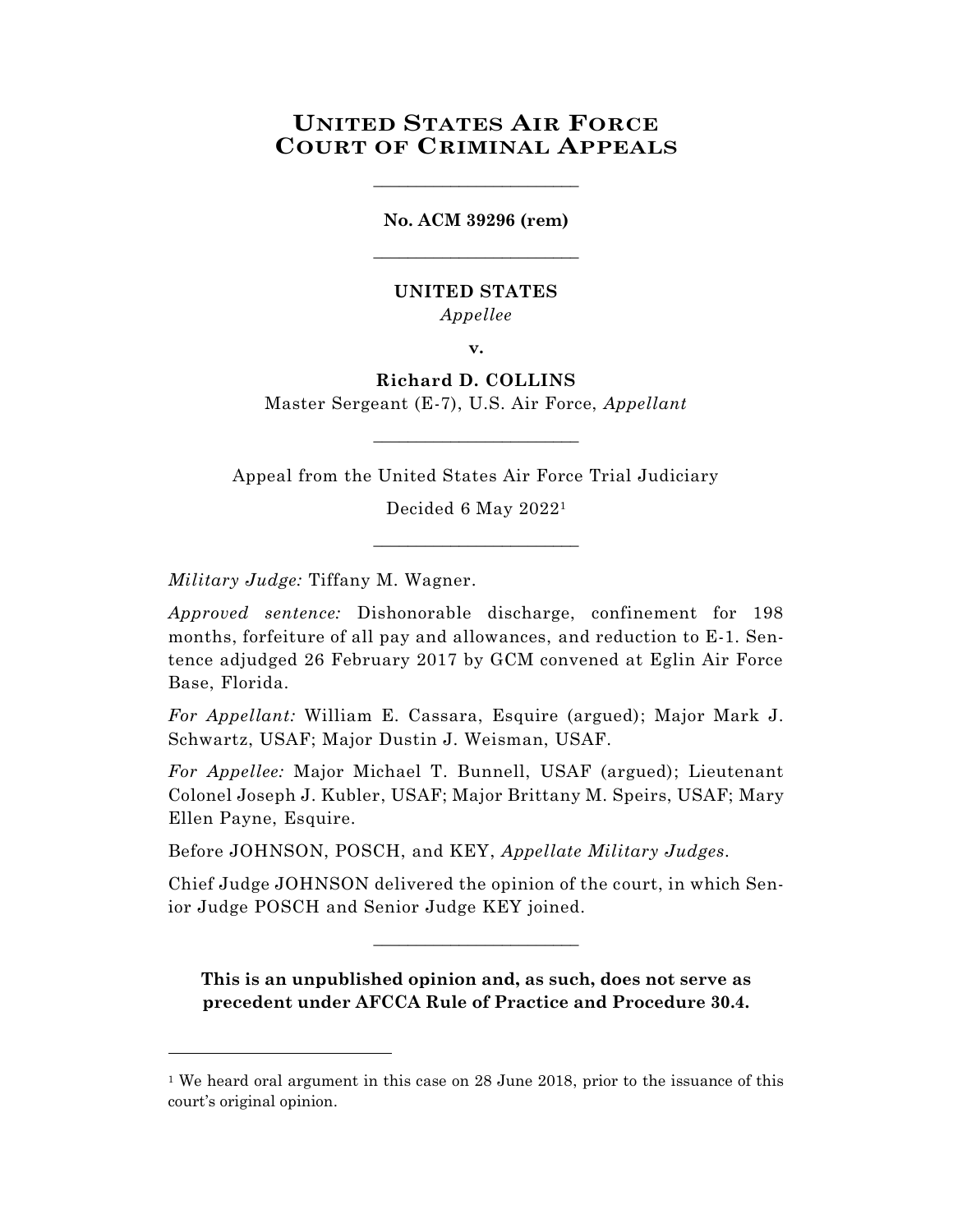\_\_\_\_\_\_\_\_\_\_\_\_\_\_\_\_\_\_\_\_\_\_\_\_

JOHNSON, Chief Judge:

Appellant's case is before us for the second time. A general court-martial composed of officer and enlisted members found Appellant guilty, contrary to his pleas, of one specification of rape in violation of Article 120, Uniform Code of Military Justice (UCMJ), 10 U.S.C. § 920.<sup>2</sup> The court-martial sentenced Appellant to a dishonorable discharge, confinement for 198 months, forfeiture of all pay and allowances, and reduction to the grade of E-1. The convening authority approved the adjudged sentence.

On appeal, Appellant initially raised seven issues: (1) whether the statute of limitations had run on the alleged offense of rape; (2) whether the evidence was factually insufficient to support the conviction; (3) whether Appellant was denied effective assistance of counsel guaranteed by the Sixth Amendment<sup>3</sup> where his trial defense counsel failed to present evidence of an alternative suspect; (4) whether Appellant was subjected to unreasonable search and seizure in violation of the Fourth Amendment;<sup>4</sup> (5) whether Appellant was denied his Sixth Amendment right to confrontation where the military judge permitted a prosecution witness to testify by remote means; (6) whether Appellant's Fifth Amendment<sup>5</sup> due process rights were violated by the loss of exculpatory evidence in the 15 years between the alleged offense and the court-martial; and  $(7)$  whether the convening authority committed unlawful command influence.<sup>6</sup> Applying our superior court's holding in *United States v. Mangahas*, 77 M.J. 220, 225 (C.A.A.F. 2018), *overruled by United States v. Briggs*, 141 S. Ct. 467, 474 (2020), we ruled in Appellant's favor with respect to issue (1) and set aside the findings of guilty and sentence, and dismissed the Charge and its Specification, without addressing the other raised issues. *United States v. Collins*, 78 M.J. 530, 537 (A.F. Ct. Crim. App. 2018), *rev'd*, 81 M.J. 63 (C.A.A.F. 2021).

The Judge Advocate General certified three issues for review by the United States Court of Appeals for the Armed Forces (CAAF), which, in light of its

<sup>2</sup> All references to Article 120, UCMJ, are to the *Manual for Courts-Martial, United States* (2000 ed.). Unless otherwise noted, all other references to the UCMJ, the Rules for Courts-Martial (R.C.M.), and the Military Rules of Evidence are to the *Manual for Courts-Martial, United States* (2016 ed.).

<sup>3</sup> U.S. CONST. amend. VI.

<sup>4</sup> U.S. CONST. amend. IV.

<sup>5</sup> U.S. CONST. amend. V.

<sup>6</sup> Appellant personally asserted issues (6) and (7) pursuant to *United States v. Grostefon*, 12 M.J. 431 (C.M.A. 1982).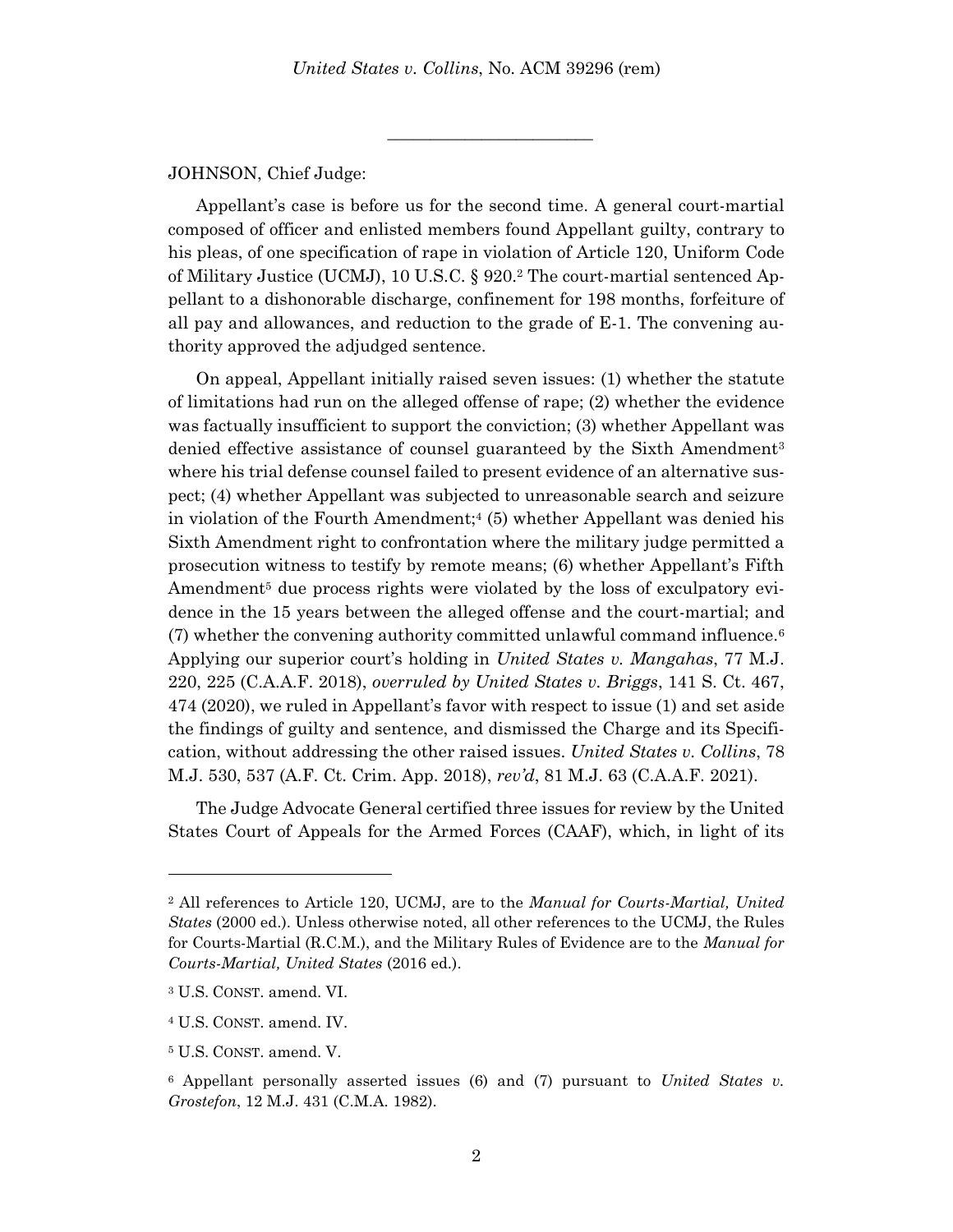decision in *United States v. Briggs*, 78 M.J. 289 (C.A.A.F. 2019), *rev'd*, 141 S. Ct. 467 (2020), summarily affirmed this court's decision. *United States v. Collins*, 78 M.J. 415, 415–16 (C.A.A.F. 2019), *rev'd*, 141 S. Ct. 467 (2020).

The Government then filed a petition for writ of certiorari with the United States Supreme Court, which granted the petition, reversed the CAAF's judgment, and remanded Appellant's case for further proceedings. *Briggs*, 141 S. Ct. at 474. On remand to the CAAF, our superior court reversed this court's prior decision and returned Appellant's case to The Judge Advocate General for a new review by this court under Article 66, UCMJ, 10 U.S.C. § 866 (2012).

Upon remand to this court, Appellant reasserts four of the issues he initially raised in his original appeal: (1) whether the evidence is factually sufficient to support his conviction; (2) whether he was denied effective assistance of counsel; (3) whether the military judge erred by failing to suppress evidence the Government obtained through unreasonable search and seizure; and (4) whether the military judge erroneously permitted a prosecution witness to testify by remote means. We find no error materially prejudicial to Appellant's substantial rights, and we affirm the findings and sentence.

#### **I. BACKGROUND**

In August 2000, HA was a member of the Air National Guard stationed at Sheppard Air Force Base (AFB), Texas, where she was attending her initial training as a radiology technician. HA had previously enlisted in the Army in 1999 before transferring to the Air National Guard, and her status as a "prior service" student entitled her to somewhat different treatment and privileges compared to most of her fellow trainees, who had arrived from Air Force basic training and were referred to as "pipeline" students. Among other distinctions, HA lived apart from the pipeline students and was prohibited from socializing with them outside of training; she was entitled to have her own vehicle; and she was able to visit the base's enlisted club during her free time.

On 25 August 2000, HA went to the enlisted club alone to eat dinner. There she noticed a group of four of her instructors sitting together, in uniform, drinking and conversing. She recognized Appellant as one of these instructors. Radiology students were prohibited from socializing with instructors outside of training, and HA did not acknowledge or speak with the instructors. However, as she sat eating alone she could hear bits of their conversation. While HA was still at the club, the instructors got up to leave and HA recalled one of them making a comment about having a pregnant wife. Three of the instructors departed the club, but Appellant walked over to HA's table.

HA believed Appellant was drunk based on his behavior. HA later testified that in class Appellant had a "very stern" demeanor and "was not somebody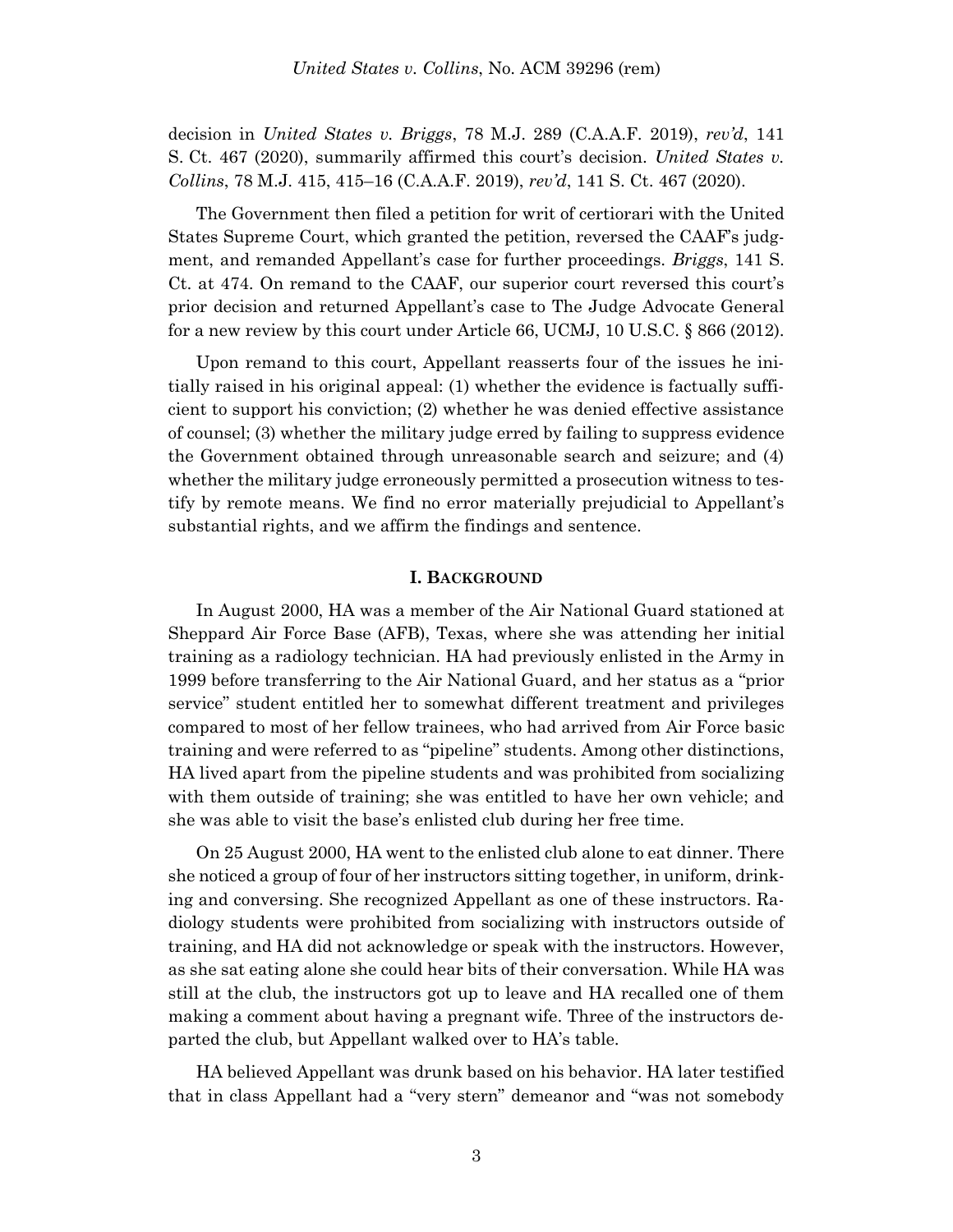who joked around." However, on this occasion Appellant was making jokes and talking about the radiology students' upcoming graduation; in addition, he was slurring his words and smelled like "alcohol." Based on her perception that Appellant was intoxicated, HA suggested that he should take a taxi or shuttle home, but Appellant declined and said he was "fine." HA then offered to drive Appellant home herself; at trial HA testified that her aunt had been killed by a drunk driver and she was "worried about what could happen." Appellant accepted HA's offer.

HA did not know where Appellant lived and followed his directions to get there. During the drive, Appellant was "playing with the locks of [her] car still joking around acting like a kid." At trial, HA remembered that Appellant lived on a curved road close to an on-base school, and that Appellant lived in a section of base housing with a name that started with the letter "W." It was still light outside when they arrived at Appellant's house. HA recalled it was a single-story house with grass and a tree and a walkway to the front door.

HA helped Appellant get out of her car by unbuckling his seat belt and putting his feet on the ground. HA then helped Appellant to the door with his arm draped over her shoulders. As they walked, Appellant was "playing around" and "trying to stick his hand down her T-shirt." In response, HA would slap his hand and told him to "stop it," and "chalked [his behavior] up to him being drunk." HA used Appellant's keys to open the door for him and went inside the house "just a little bit."

According to HA, Appellant's behavior then abruptly changed. He suddenly pushed her against the wall and "held [her] by her chest where [her] throat is." Appellant did not seem drunk any more. Appellant made a comment that he had seen HA "watching" him in class. HA pushed him and tried to move to the door. Appellant then grabbed HA by the shoulder and pulled her down so that she hit her head hard on the floor. HA later described her condition as "kind of knocked out." Her next memory was of Appellant on top of her trying to pull her pants down. HA struggled against Appellant and tried to hit him, but Appellant punched her in the face. Appellant then penetrated HA's vagina with his penis.

While that was occurring, HA focused on a family portrait hanging on the wall of Appellant's living room. The portrait depicted Appellant, Appellant's wife CC, CC's daughter, and Appellant's and CC's infant son who had been born in 1999. HA also felt carpet underneath her, and felt Appellant's white tshirt which kept hitting her in the face. After Appellant ejaculated, he stood over her and told her if she "said anything that he would flunk [her], and that nobody would believe [her] anyways because [she] was an Airman and he was a Sergeant." Appellant then walked away from her, and HA grabbed her clothes and "ran out." HA drove back to her billeting room and showered, and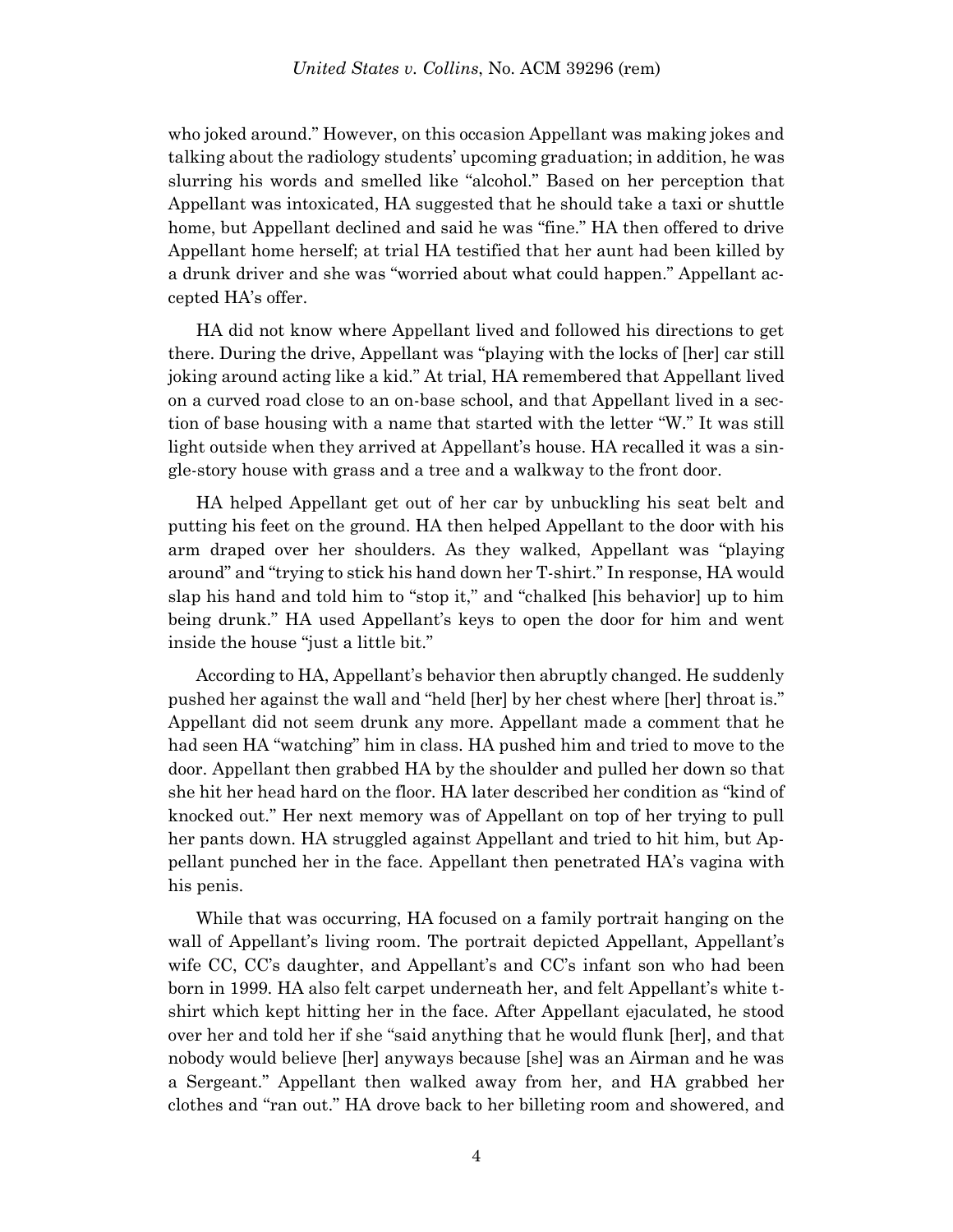saw that she had "blood coming off of [her]." HA did not call anyone or report the offense during that weekend.

On Monday, 28 August 2000, HA went to her radiology classroom with a black eye and scratches on her face and knuckles. After initially claiming that she had fallen, HA reluctantly admitted to a female instructor that she had been sexually assaulted. As a result, HA was transported to a civilian hospital in Wichita Falls, Texas, where she underwent a sexual assault forensic exam (SAFE). KH, the sexual assault nurse examiner (SANE) who examined HA, noted a number of physical injuries including: a black eye; a cut below the eye; tenderness on the back of the head; scratches and cuts on the knuckles; tenderness and a red mark or bruise on one shin; a cut on the inside of the mouth; and a tear, an ulceration, and an abrasion in HA's genital area. Due to the extent of HA's injuries, KH referred HA to the emergency room for treatment once her exam was complete. The Air Force Office of Special Investigations (AFOSI) and civilian police initiated investigations based on HA's reported sexual assault. HA did not want to identify Appellant as her assailant, and she falsely stated that she had been assaulted in an off-base store parking lot by an unknown male who had digitally penetrated her vagina.

HA graduated from her initial radiology course at Sheppard AFB in early September 2000 while the AFOSI investigation continued. HA then went to Wright-Patterson AFB, Ohio, for the next phase of her training. After security camera video from the store HA had identified failed to corroborate her statements, AFOSI agents obtained permission from their chain of command to conduct a "confrontational" interview with her at Wright-Patterson AFB. When confronted, HA became distraught and repeatedly asked to leave the interview, but eventually admitted her prior account of the sexual assault was not true. HA told the agents she made it up because she did not want to identify the attacker, but she had been pressured at the hospital to say what had happened. HA admitted she knew who the assailant was, but she said she did not want to "ruin a family." She denied the assailant had been one of her course instructors. Because HA refused to identify the perpetrator, AFOSI and the civilian police eventually ended their investigations. Civilian authorities retained control of the evidence collected during the SAFE and destroyed its biological evidence in 2002.

HA separated from the Air National Guard in 2003. In 2006 HA rejoined the military as a member of the Air Force reserve. Also in 2006, HA suffered a traumatic brain injury (TBI) to the frontal lobe of her brain while skydiving. According to expert testimony introduced at trial, this injury resulted in some impairment of "the speed and fluidity with which [HA] was able to respond to" questions and to her short-term memory, but there was no evidence of impairment to her long-term memory.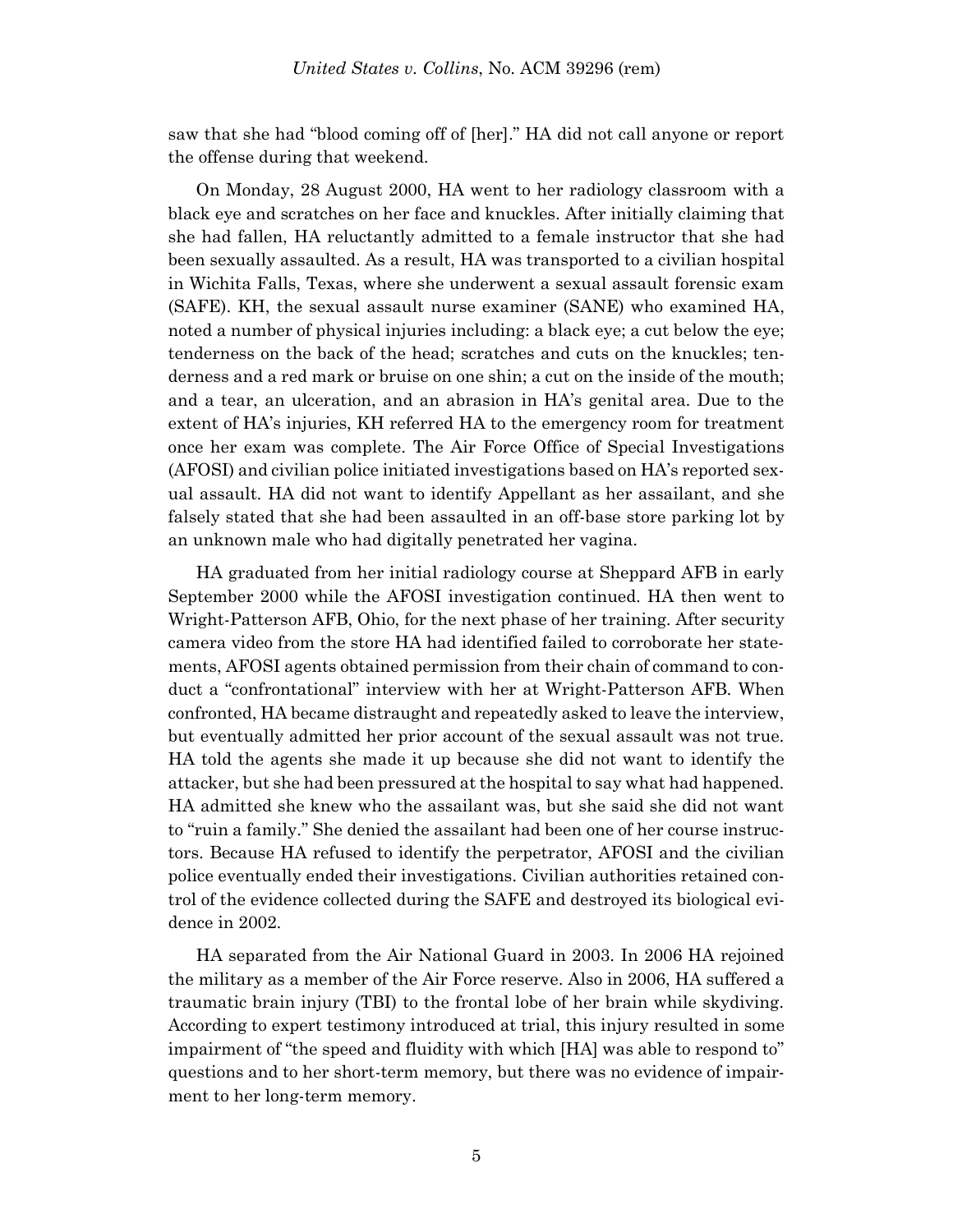HA entered active duty with the Air Force in 2009. In April 2011, HA made a restricted sexual assault report to Dr. AF, an Air Force mental health provider at Malmstrom AFB, Montana, stating that between 2000 and 2003 she had been physically and sexually assaulted by an instructor, but she "did not want to be involved." Dr. AF referred HA to a Sexual Assault Response Coordinator (SARC), to whom HA made a restricted report that she had been sexually assaulted by an active duty Air Force member at Sheppard AFB, but HA did not identify the assailant. These restricted reports were not referred to law enforcement or investigated.

HA separated from the Air Force again in 2011. After her separation, HA received disability payments and medical benefits through the Department of Veterans Affairs (VA), to include counseling. However, after she moved to Florida, HA was not eligible to receive VA counseling in the local area where she lived and had to drive over three hours to an eligible VA facility for counseling—including counseling related to sexual assault. HA attempted to modify her benefits to include insurance that would permit her to obtain counseling in the local area where she lived. However, the Air Force Board for Correction of Military Records (BCMR) denied her request for the reason, as HA understood it, that "there was no proof that a rape ever happened" to her. As a result, HA obtained records from her treatment in the emergency room in 2000. However, she was concerned about submitting these records because she still did not want to report a crime. As a result of this concern, HA called the legal office at Sheppard AFB in March 2014 and spoke with the Chief of Military Justice, Captain (Capt) LW.<sup>7</sup> HA asked Capt LW for advice concerning the ramifications of reporting a rape to the BCMR. In the course of their conversation, HA identified Appellant as the perpetrator of the rape, and identified him as one of her instructors. Capt LW explained to HA that their conversation constituted an unrestricted report of sexual assault, and Capt LW then notified the AFOSI detachment at Sheppard AFB of HA's report.

The AFOSI reinitiated their investigation; this time HA cooperated and consistently identified Appellant as the perpetrator. Based on HA's description of the offense and the family portrait she saw on Appellant's wall in August 2000, the AFOSI obtained a search authorization for the then-current residence of Appellant, who at that point was stationed at Eglin AFB, Florida. AFOSI agents executed the search and obtained three photographs of Appellant with his family while he had been stationed at Sheppard AFB. One of these photographs was a family portrait that closely matched the description provided by HA. When shown the photographs obtained from the search, HA

<sup>7</sup> LW separated from the Air Force before Appellant's trial.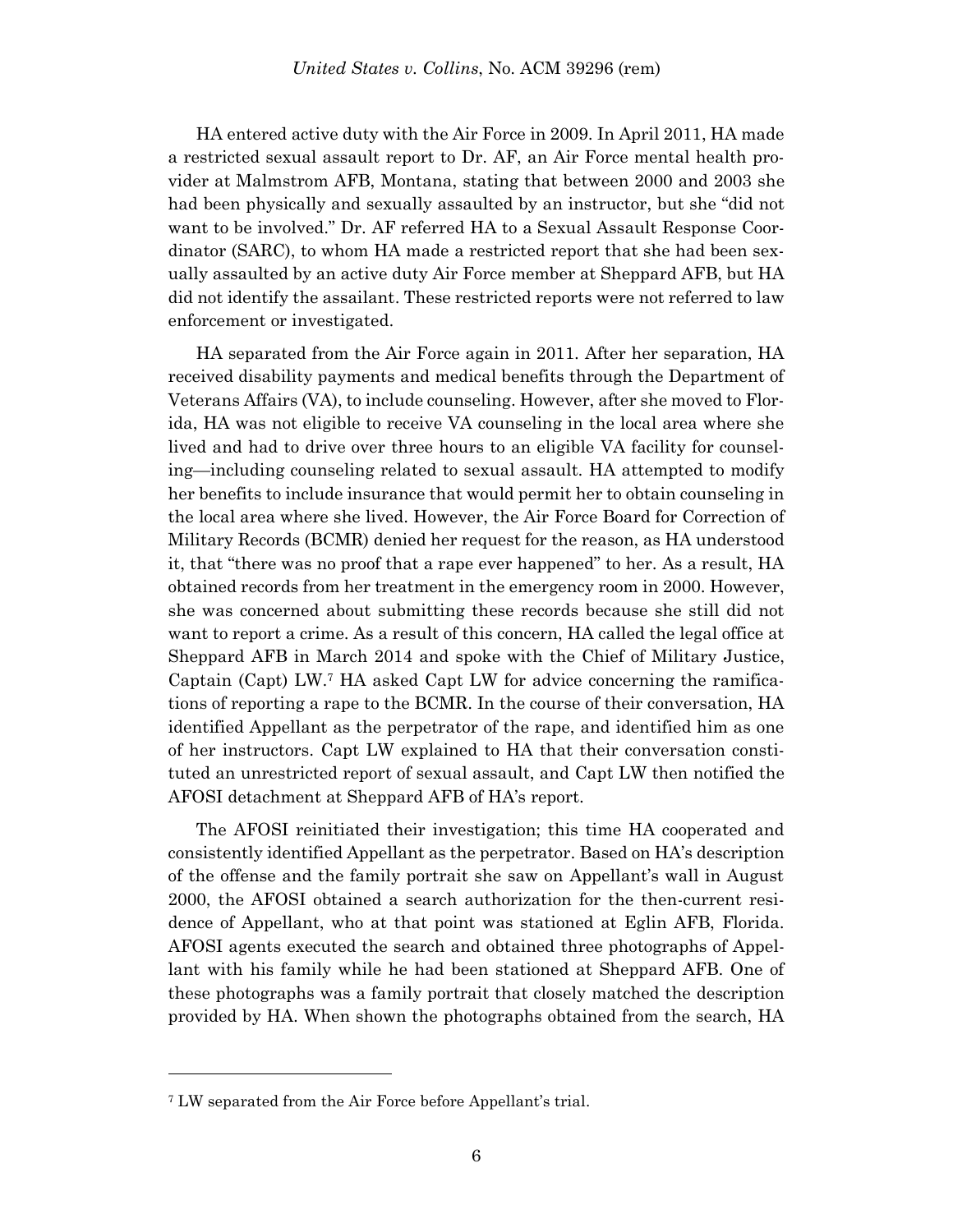identified the portrait subsequently admitted at trial as Prosecution Exhibit 3 as the one she had seen on Appellant's wall.

Appellant was charged with one specification of rape in violation of Article 120, UCMJ. After the Government presented its case-in-chief, including, *inter alia*, the testimony of HA and numerous other witness, photographs of HA's injuries in 2000, and Prosecution Exhibit 3, the Defense presented its case which included, *inter alia*, the testimony of Appellant and his wife, CC. Appellant denied committing the offense or that HA had ever been to his residence on Sheppard AFB. Moreover, Appellant and CC repeatedly and unequivocally denied that Prosecution Exhibit 3 had ever been hung on the wall of their house on Sheppard AFB. However, the Government contradicted this testimony with a photograph of Appellant's family sitting on the sofa in their living room on Sheppard AFB; the bottom edge of Prosecution Exhibit 3 is visible and identifiable at the top of the photograph, hanging on the wall behind the sofa.

The court members found Appellant guilty of the Charge and Specification.

### **II. DISCUSSION**

## **A. Factual Sufficiency**

#### **1. Law**

We review issues of factual sufficiency de novo. *United States v. Washington*, 57 M.J. 394, 399 (C.A.A.F. 2002) (citation omitted). "Our assessment of legal and factual sufficiency is limited to evidence produced at trial." *United States v. Rodela*, 82 M.J. 521, 525 (A.F. Ct. Crim. App. 2021) (citing *United States v. Dykes*, 38 M.J. 270, 272 (C.M.A. 1993)), *rev. denied*, 2022 CAAF LEXIS 278 (C.A.A.F. 12 Apr. 2022).

"The test for factual sufficiency is 'whether, after weighing the evidence in the record of trial and making allowances for not having personally observed the witnesses, [we are] convinced of the [appellant]'s guilt beyond a reasonable doubt.'" *Id*. at 525 (quoting *United States v. Turner*, 25 M.J. 324, 325 (C.M.A. 1987)). "[T]he term 'reasonable doubt' does not mean that the evidence must be free from any conflict . . . ." *United States v. King*, 78 M.J. 218, 221 (C.A.A.F. 2018) (citation omitted). "In conducting this unique appellate role, we take 'a fresh, impartial look at the evidence,' applying 'neither a presumption of innocence nor a presumption of guilt' to 'make [our] own independent determination as to whether the evidence constitutes proof of each required element beyond a reasonable doubt.'" *United States v. Wheeler*, 76 M.J. 564, 568 (A.F. Ct. Crim. App. 2017) (quoting *Washington*, 57 M.J. at 399), *aff'd*, 77 M.J. 289 (C.A.A.F. 2018).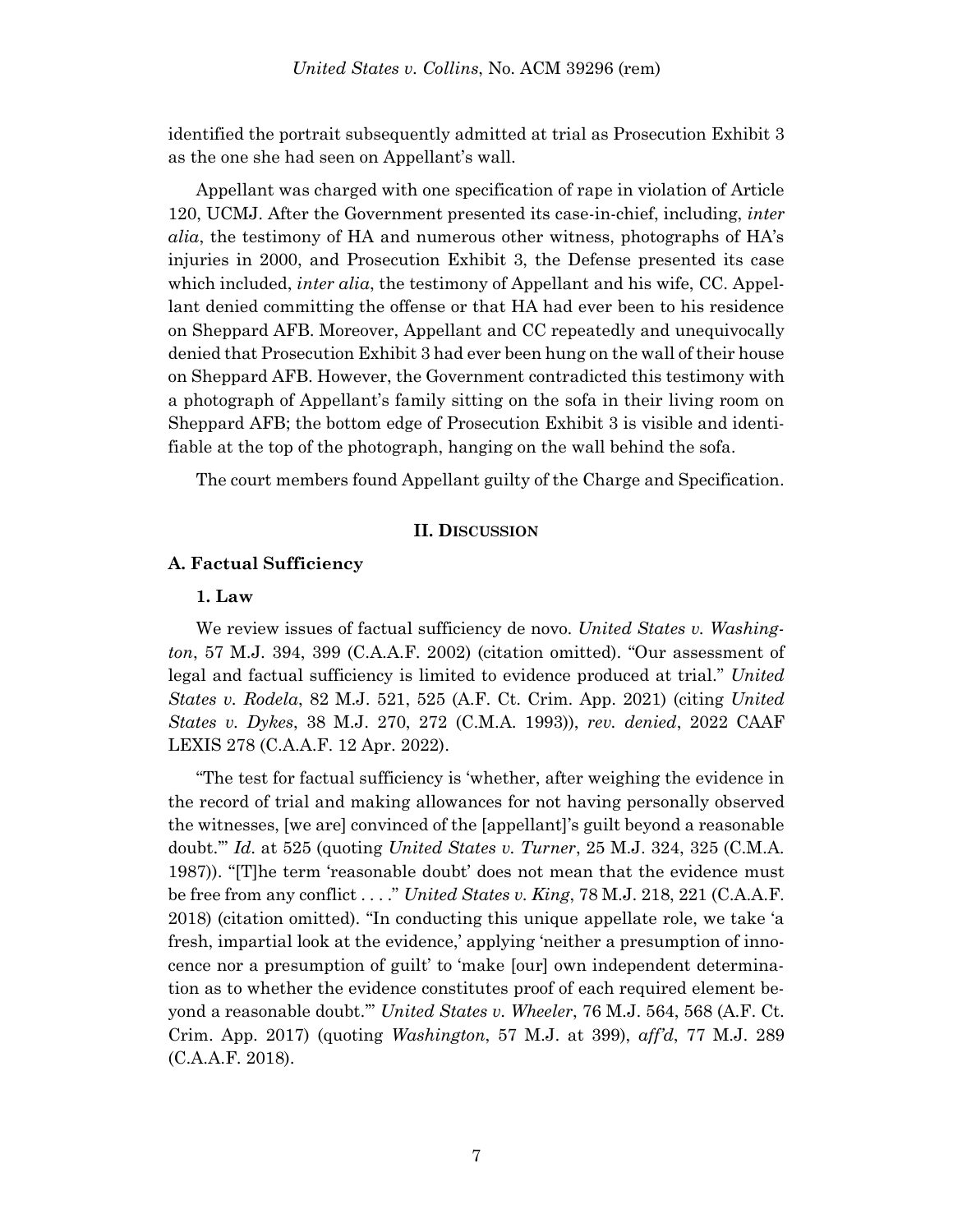Appellant's conviction for rape required the Government to prove: (1) that at or near Sheppard AFB, Texas, on or about 25 August 2000, Appellant committed an act of sexual intercourse on HA; and (2) that Appellant committed the act of sexual intercourse by force and without consent. *See Manual for Courts-Martial, United States* (2000 ed.), pt. IV, ¶ 45.b.(1).

#### **2. Analysis**

#### *a. The Government's Case*

The Government introduced convincing evidence of Appellant's guilt. Most significantly, HA's testimony described how Appellant committed an act of sexual intercourse upon her by penetrating her vagina with his penis, by force and without her consent, in his residence on Sheppard AFB on 25 August 2000. At trial, HA was unequivocal in identifying Appellant as the perpetrator. HA admitted that her initial claim of being sexually assaulted by a stranger was fabricated, but the Government mitigated the impact of these false statements on HA's credibility through her testimony and that of other witnesses. The Government was able to convey that in 2000, HA only reluctantly reported being sexually assaulted at all, and made the false report due to a combination of feeling pressured by law enforcement, being afraid of what Appellant might do, and not wanting to harm Appellant's family. The Government also introduced evidence that support for victims of sexual assault in the form of restricted reporting, SARCs, victim advocates, and special victims' counsel did not exist in the Air Force in 2000. The Government was also able to explain through the testimony of Dr. SZ, an expert in clinical psychology and neuropsychology, that there was no evidence the TBI HA suffered in 2006 would have affected her memory of events in August 2000.

The Government powerfully reinforced HA's testimony with the testimony of KH, the SANE who examined HA on 28 August 2000, and with photographs depicting HA's injuries. These injuries significantly corroborated HA's testimony that she had been physically subdued and sexually penetrated without her consent. Notably, KH testified that of an estimated 200 SAFEs she performed as a SANE, HA was the only patient she had seen with injuries significant enough to warrant sending her to an emergency room after the exam.

In addition, HA's testimony in conjunction with other evidence indicated she accurately recalled certain details from the events of 25 August 2000. For example, HA recalled one of the instructors at the club indicated his wife was pregnant; testimony established that, in fact, one of the instructors did have a pregnant wife at that time. HA correctly remembered that Appellant's house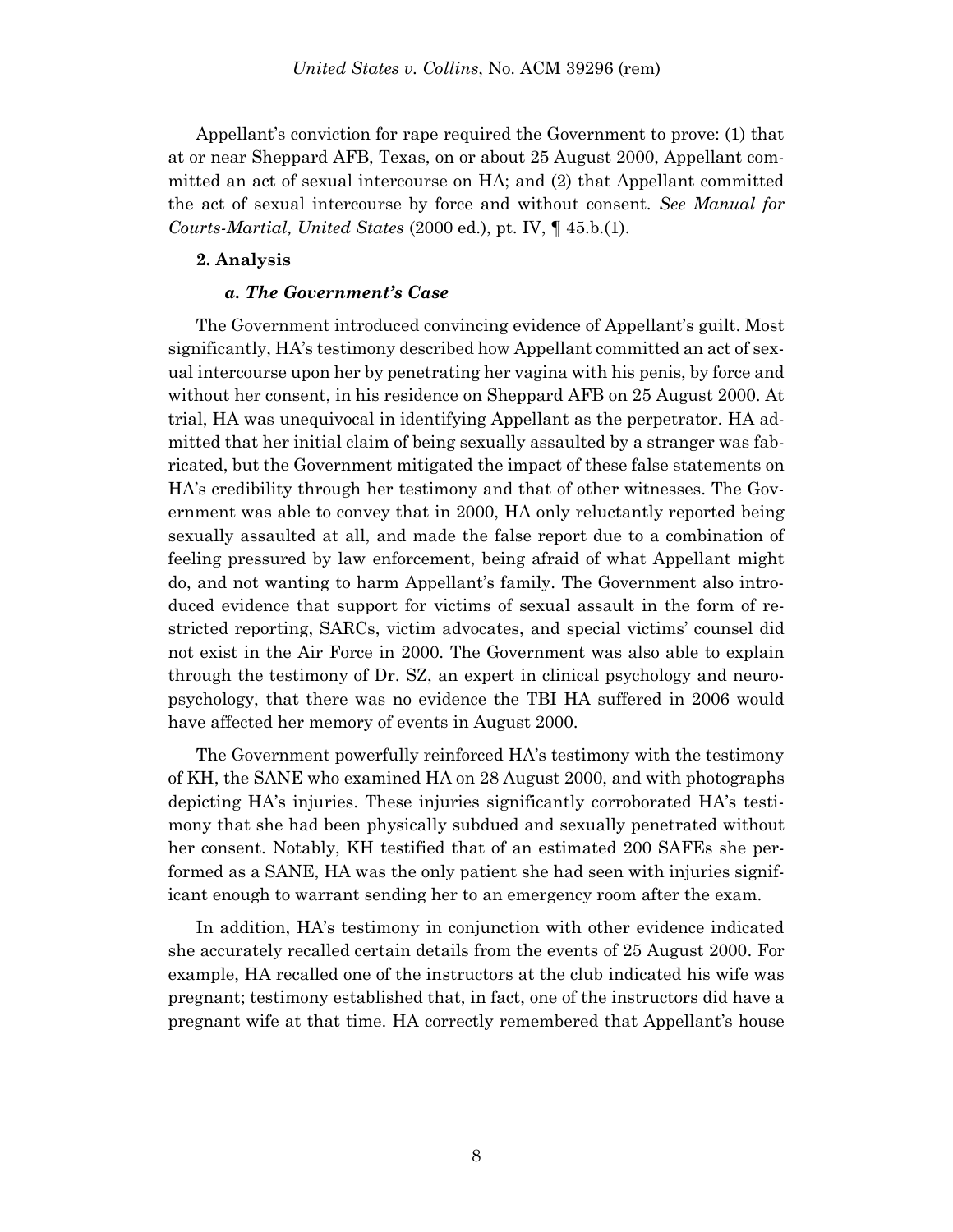was in a section of housing the name of which began with a "W,"<sup>8</sup> on a curved road, close to a school. Most significantly, she recalled and described for investigators the family portrait, Prosecution Exhibit 3, hanging on the living room wall above Appellant's sofa, a memory corroborated by another, later photograph taken in Appellant's residence. There is little credible explanation for HA's knowledge of the portrait and its location in Appellant's house other than that HA had been there, as she testified.

Furthermore, the Government was able to demonstrate both Appellant and CC testified falsely under oath that Prosecution Exhibit 3 had never hung on the wall of their house at Sheppard AFB. The Government thereby specifically demonstrated their unreliability as witnesses and, in addition, provided evidence of Appellant's consciousness of guilt.

## *b. Defense Arguments*

l

Appellant raises a number of arguments as to why we should not be convinced of his guilt beyond a reasonable doubt. We address the most significant of them below.

Appellant contends his testimony denying he committed the offense is, standing alone, sufficient to create reasonable doubt. We disagree. Beyond his obvious bias as a witness, his credibility was severely damaged by his demonstrably false testimony regarding a critical piece of evidence—his adamant assertion that Prosecution Exhibit 3 was never placed on the wall of his living room.

Appellant notes that HA lied to medical providers and law enforcement when she initially provided a detailed description of the sexual assault in August 2000. This is a fair point. However, as described above, at trial the Government introduced evidence to persuasively explain why HA felt pressured to provide some explanation but did not want to reveal the truth at that point in time. The Government also introduced evidence of subsequent pretrial statements HA made that were consistent with her trial testimony. This included the testimony of Dr. AF, the former Air Force psychologist to whom HA made a restricted report in 2011 that she had been physically and sexually assaulted by an instructor; the testimony of the SARC to whom HA also made a restricted report in 2011 that she had been raped at Sheppard AFB by an active duty Air Force member; a stipulation of expected testimony from LW (formerly Capt LW) that HA told her in 2014 that Appellant had raped her in 2000; and evidence HA identified Appellant as the perpetrator to AFOSI in 2015.

<sup>8</sup> This housing area was demolished a few years later and no longer existed when HA made her restricted reports in 2011 and the unrestricted report in 2014.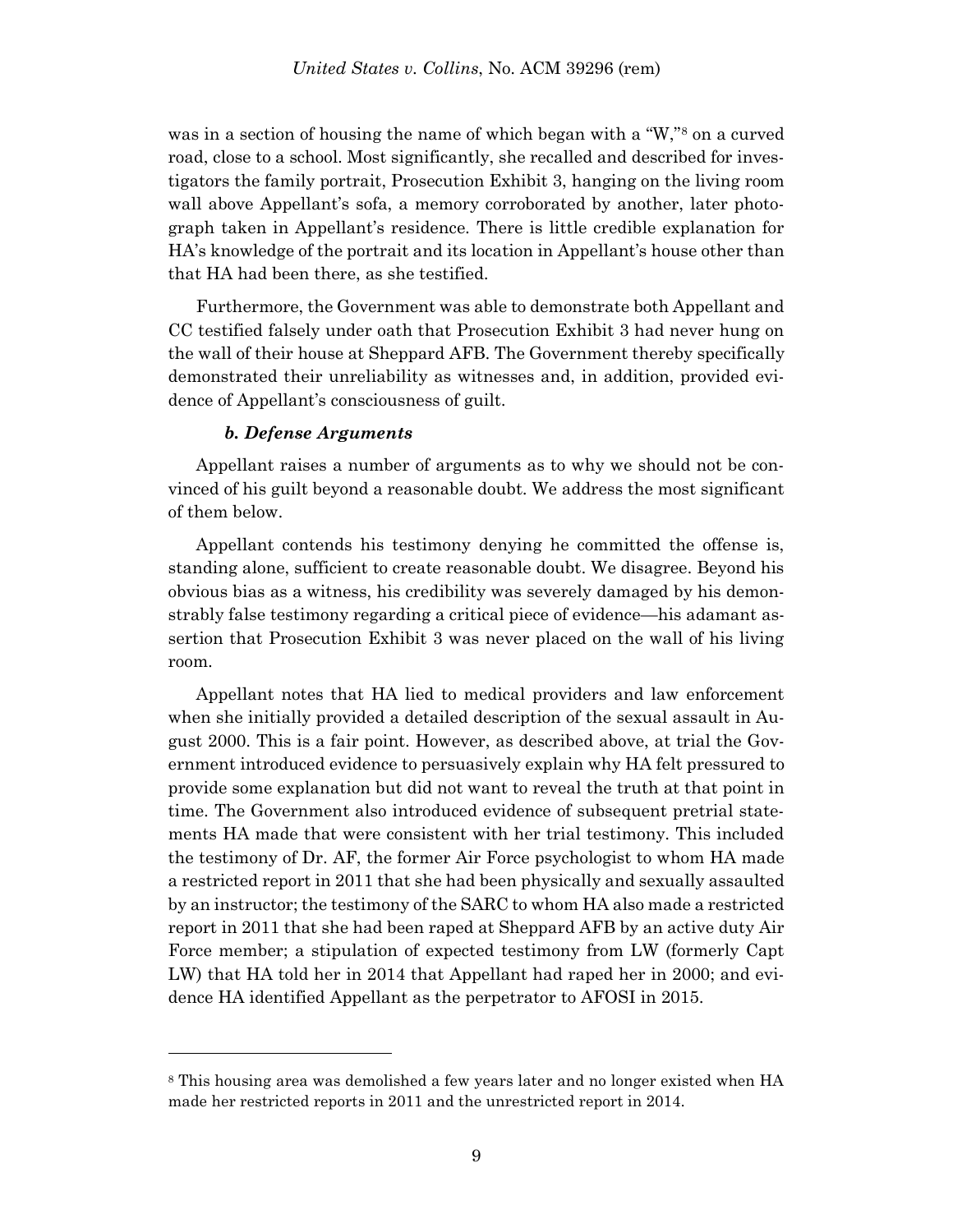Appellant contends the TBI HA suffered in 2006 likely affected the accuracy of her memories of 2000. After carefully reviewing the testimony of both Dr. SZ, the Government's expert witness in clinical psychology and neuropsychology, and Dr. MZ, the psychologist called by the Defense, we find the evidence does not substantially support Appellant's argument. There was little evidence that HA's injury would have impaired her memory of events from 2000. Moreover, Dr. MZ's own testimony suggested that individuals are more likely to retain accurate long-term memories of information they perceive to be important at the time they sense it—experiencing a violent physical and sexual assault inflicted by one's military superior would seem to meet that criteria.

Appellant points to evidence that HA provided the AFOSI with apparently inaccurate information from her memory of Appellant's residence that conflicts with other evidence. For example, HA inaccurately described Appellant's residence as having a driveway and garage, and remembered a window being in a different place. However, in contrast to the physical and sexual assault Appellant inflicted on HA, these details were not the focus of HA's attention as she tried to get Appellant to his front door. Any discrepancies in HA's memory in this regard pale in comparison with HA's detailed description of the violent assault, her knowledge of the portrait on Appellant's wall, and other evidence of Appellant's guilt.

Appellant contends HA had a motive to fabricate a claim of sexual assault perpetrated by Appellant in order to obtain a medical military retirement. He notes that although HA testified she had a 100 percent disability rating and medical benefits from the VA, she was not entitled to receive counseling in her local area through military-sponsored insurance after she moved to Florida. After the BCMR denied her effort to change this, it appeared that she would need to substantiate her claim of having been raped in 2000. However, from the date of the offense through her conversation in 2014 seeking advice from then-Capt LW, HA consistently indicated she did not desire to initiate an investigation or prosecution of Appellant. In 2011, while she was still on active duty at Malmstrom AFB, she provided restricted reports to the effect that she had been raped by an instructor at Sheppard AFB. In light of the totality of the evidence, we find Appellant's argument unpersuasive.

## *c. Conclusion with Regard to Factual Sufficiency*

Having weighed the evidence in the record of trial and having made allowances for not having personally observed the witnesses, we are convinced of Appellant's guilt beyond a reasonable doubt.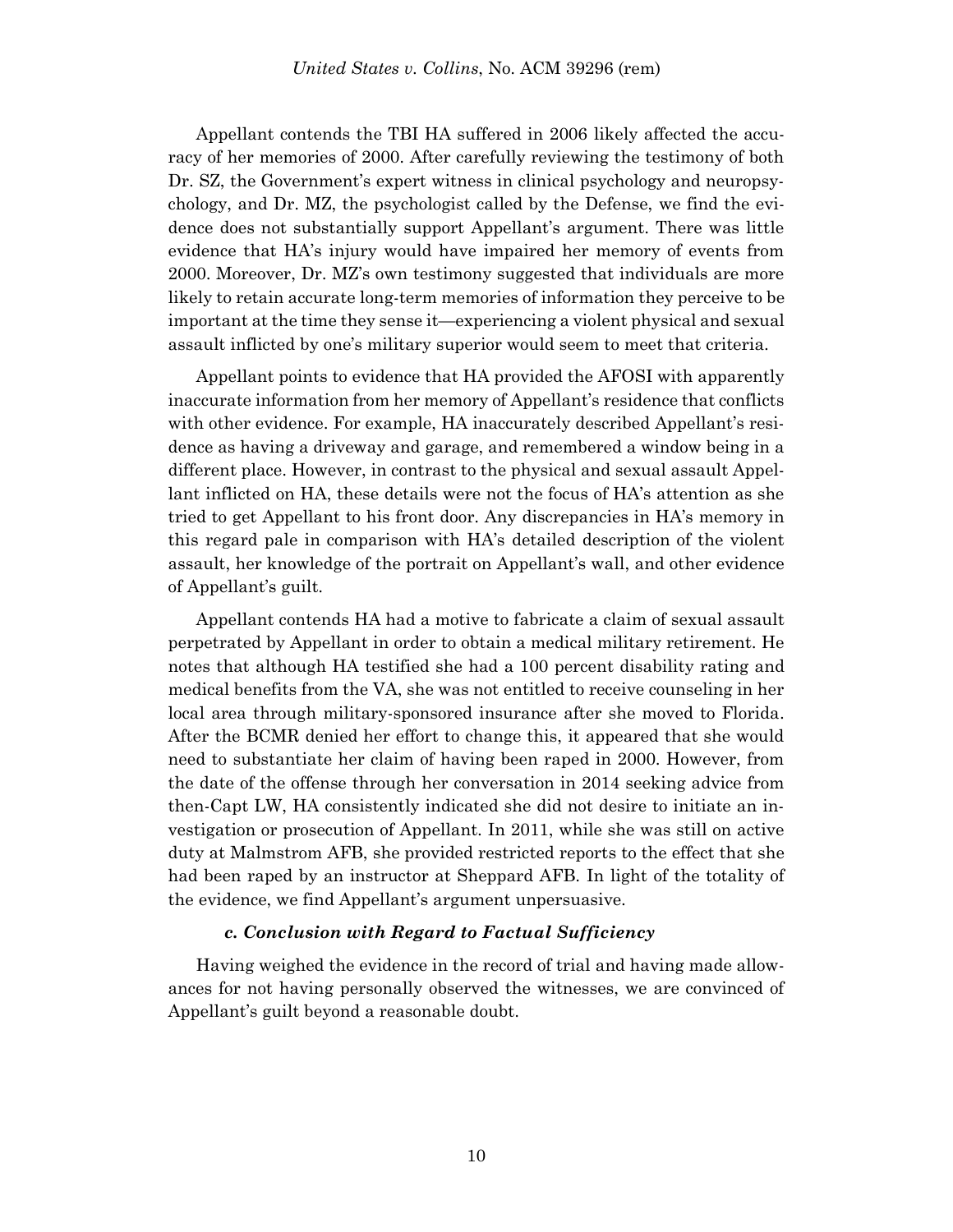## **B. Ineffective Assistance of Counsel**

## **1. Additional Background**<sup>9</sup>

During the AFOSI investigation following HA's unrestricted report in 2014, agents explored the possibility that HA had misidentified Appellant and that the actual perpetrator was DB, another of HA's radiology instructors at Sheppard AFB. Agents interviewed DB's ex-wife, MC, to whom he was married in August 2000. At that time DB and MC lived together with their two children on Sheppard AFB in a different area of base housing from Appellant. MC informed the AFOSI she remembered returning home from a trip in late summer or early fall of 2000 and finding unexplained scuff marks on the floor, damage to rubber stripping on the interior stairs, and that DB was unexpectedly mopping the floors. MC also described finding an unexplained hole in an interior wall of the house. However, DB denied committing the offense, and HA specifically denied DB was the perpetrator.

Nevertheless, Appellant's trial defense counsel, Mr. PC and then-Capt JA, thought MC's information was potentially useful to suggest DB as an alternative suspect. The Government agreed to produce MC for Appellant's trial at the Defense's request. However, in pretrial interviews with both the Government and Defense, MC stated she had been mistaken about the year in which the events she described to AFOSI had taken place. She now believed they occurred in 2001 rather than 2000. Although trial defense counsel considered MC's changing memory might affect the credibility of her testimony, they still considered potentially calling MC as a witness.

Trial defense counsel's assessment of the utility of MC's testimony diminished over the course of the trial. After HA firmly identified Appellant as the perpetrator, and after Appellant and his wife CC were both effectively impeached by trial counsel, Mr. PC and Capt JA were concerned calling MC might appear to be a desperate tactic the Government could exploit to Appellant's disadvantage. In the middle of the Defense's case, MC informed trial defense counsel that after speaking with her mother again she now believed the events she described to AFOSI *had* occurred in 2000 after all. Even with this information, trial defense counsel elected not to call MC as a witness.

## **2. Law**

l

The Sixth Amendment guarantees an accused the right to effective assistance of counsel. *United States v. Gilley*, 56 M.J. 113, 124 (C.A.A.F. 2001). In assessing the effectiveness of counsel, we apply the standard in *Strickland v.* 

<sup>9</sup> The following background is based in part on sworn declarations provided by Appellant's trial defense counsel, Mr. PC and then-Capt JA, in March 2018 pursuant to an order from this court.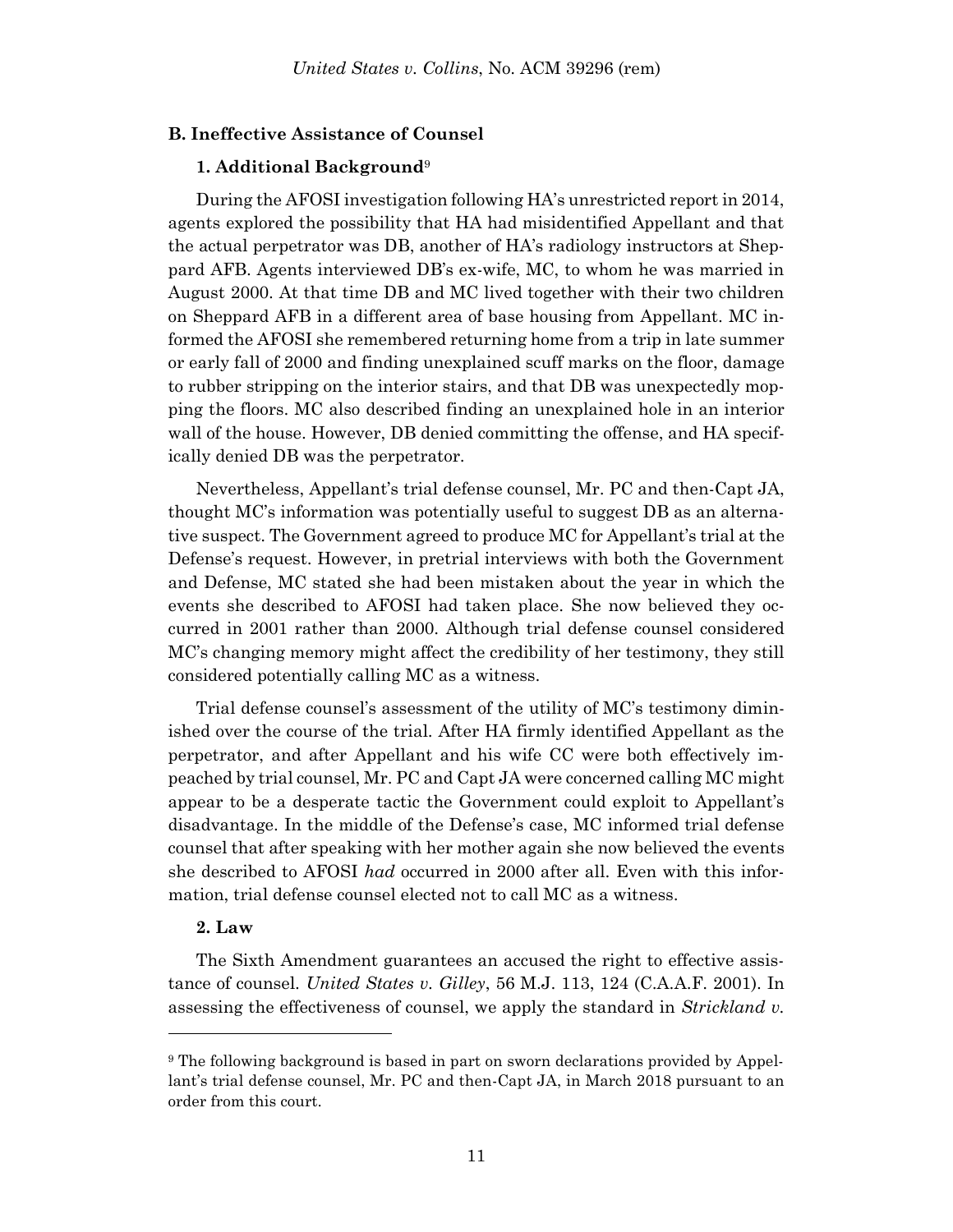*Washington*, 466 U.S. 668, 687 (1984), and begin with the presumption of competence announced in *United States v. Cronic*, 466 U.S. 648, 658 (1984). *See Gilley*, 56 M.J. at 124 (citation omitted). We will not second-guess reasonable strategic or tactical decisions by trial defense counsel. *United States v. Mazza*, 67 M.J. 470, 475 (C.A.A.F. 2009) (citation omitted). We review allegations of ineffective assistance de novo. *United States v. Gooch*, 69 M.J. 353, 362 (C.A.A.F. 2011) (citing *Mazza*, 67 M.J. at 474).

We utilize the following three-part test to determine whether the presumption of competence has been overcome: (1) are appellant's allegations true, and if so, "is there a reasonable explanation for counsel's actions;" (2) if the allegations are true, did defense counsel's level of advocacy "fall measurably below the performance . . . [ordinarily expected] of fallible lawyers;" and (3) if defense counsel was ineffective, is there "a reasonable probability that, absent the errors," there would have been a different result? *Id*. (alterations in original) (quoting *United States v. Polk*, 32 M.J. 150, 153 (C.M.A. 1991)).

The burden is on the appellant to demonstrate both deficient performance and prejudice. *United States v. Datavs*, 71 M.J. 420, 424 (C.A.A.F. 2012) (citation omitted). "[C]ourts 'must indulge a strong presumption that counsel's conduct falls within the wide range of reasonable professional assistance.'" *Id*. (quoting *Strickland*, 466 U.S. at 689). With respect to prejudice, a "reasonable probability" of a different result is "a probability sufficient to undermine confidence in the outcome" of the trial. *Id*. (quoting *Strickland*, 466 U.S. at 694).

#### **3. Analysis**

Appellant contends trial defense counsel were ineffective for failing to call MC to testify and provide evidence DB was a possible alternative suspect. In addition to the suspicious changes in her home that MC (sometimes) recalled had occurred in August or September 2000, Appellant contends HA's descriptions of Appellant's residence in some ways resembled DB's home more than Appellant's. In addition, HA's description of the fictional individual she initially claimed assaulted her in a parking lot—a dark-haired man, possibly of Hispanic or Italian descent, of medium build—was somewhat similar to DB, who was of Hispanic descent. In addition, AFOSI obtained evidence that DB had some history of inappropriate although consensual relationships with students, and MC alleged DB had been abusive toward her.

However, we are not persuaded trial defense counsel's performance fell measurably below the expected level of performance. Mr. PC and Capt JA provide several reasonable explanations for their tactical decision not to call MC. Among other considerations, MC's changing memory regarding the relevant dates, of which the Government was well aware, impaired her credibility. HA definitely identified Appellant as the perpetrator and specifically denied it was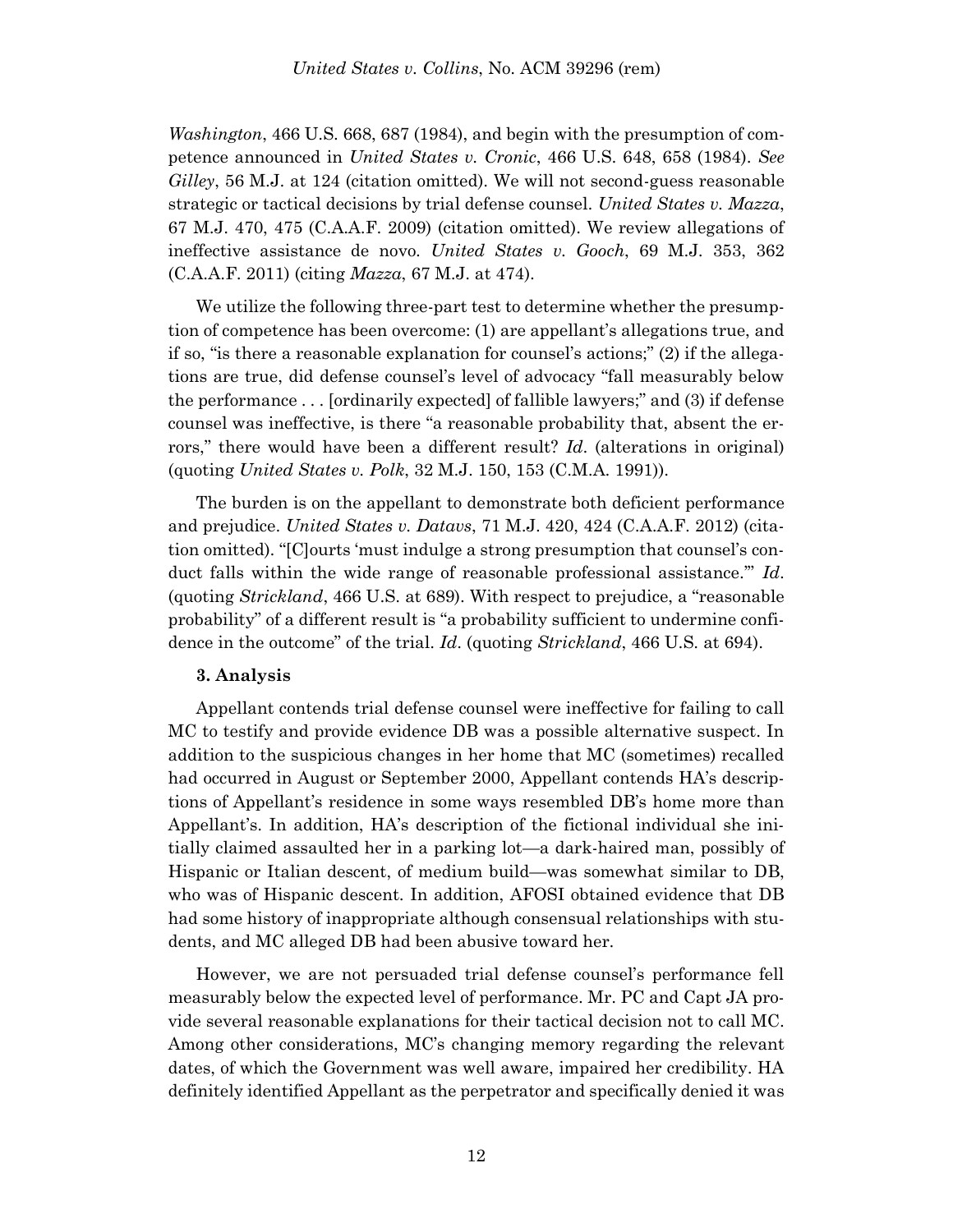DB. HA's description of the family portrait was similar to, and she specifically identified it as, the family portrait found in Appellant's house. HA's description of the family matched Appellant's family but did not match the family of DB and MC, who had two sons rather than a girl and an infant boy. Moreover, MC indicated she and DB did not even own a family portrait similar to the one HA described. HA's description of driving to Appellant's residence matched the route she would have taken to Appellant's house, but not how she would have driven to DB's residence. In short, there was compelling evidence incriminating Appellant and little to no evidence incriminating DB. Trial defense counsel could reasonably conclude advancing such an unsubstantiated proposition might cause net harm to the Defense's case in the eyes of the court members; they might reasonably seek instead to create doubt as to the reliability of HA's memory and testimony regarding long-ago events she previously lied about.

For similar reasons, Appellant fails to demonstrate a reasonable probability of a different result. As described above, the Government introduced convincing evidence of Appellant's guilt. In contrast, there was no substantial evidence tying DB to the offense. MC may have been understandably suspicious and resentful of her estranged ex-husband DB; however, she could provide no evidence that DB was responsible for HA's injuries.

Accordingly, we find Appellant cannot meet his burden to demonstrate he is entitled to relief for ineffective assistance of counsel.

## **C. Motion to Suppress**

### **1. Additional Background**

On 20 April 2015, AFOSI Special Agent (SA) JD signed a sworn affidavit, based largely on information provided by HA, in support of an application for authorization to search Appellant's residence on Eglin AFB for the family portrait HA saw during the offense in August 2000, which ultimately became Prosecution Exhibit 3. Among other information, SA JD's affidavit stated HA indicated the assault took place on an unspecified date in August 2000. HA described the picture as a professional portrait of Appellant's family including Appellant, an adult female, a male child, and a female child with long hair. SA JD attached to her affidavit a stick-figure sketch HA had drawn depicting her memory of the relative positions and proportions of the figures in the portrait. SA JD's affidavit concluded:

In consideration of the foregoing, I believe there is probable cause that [Appellant] still possesses the family photo described by [HA]. [Appellant] has been married to his spouse for 17 years, and based on my investigative experience and training, a person is likely to keep a professional family photo amongst their personal belongings, or displayed in their home. . . .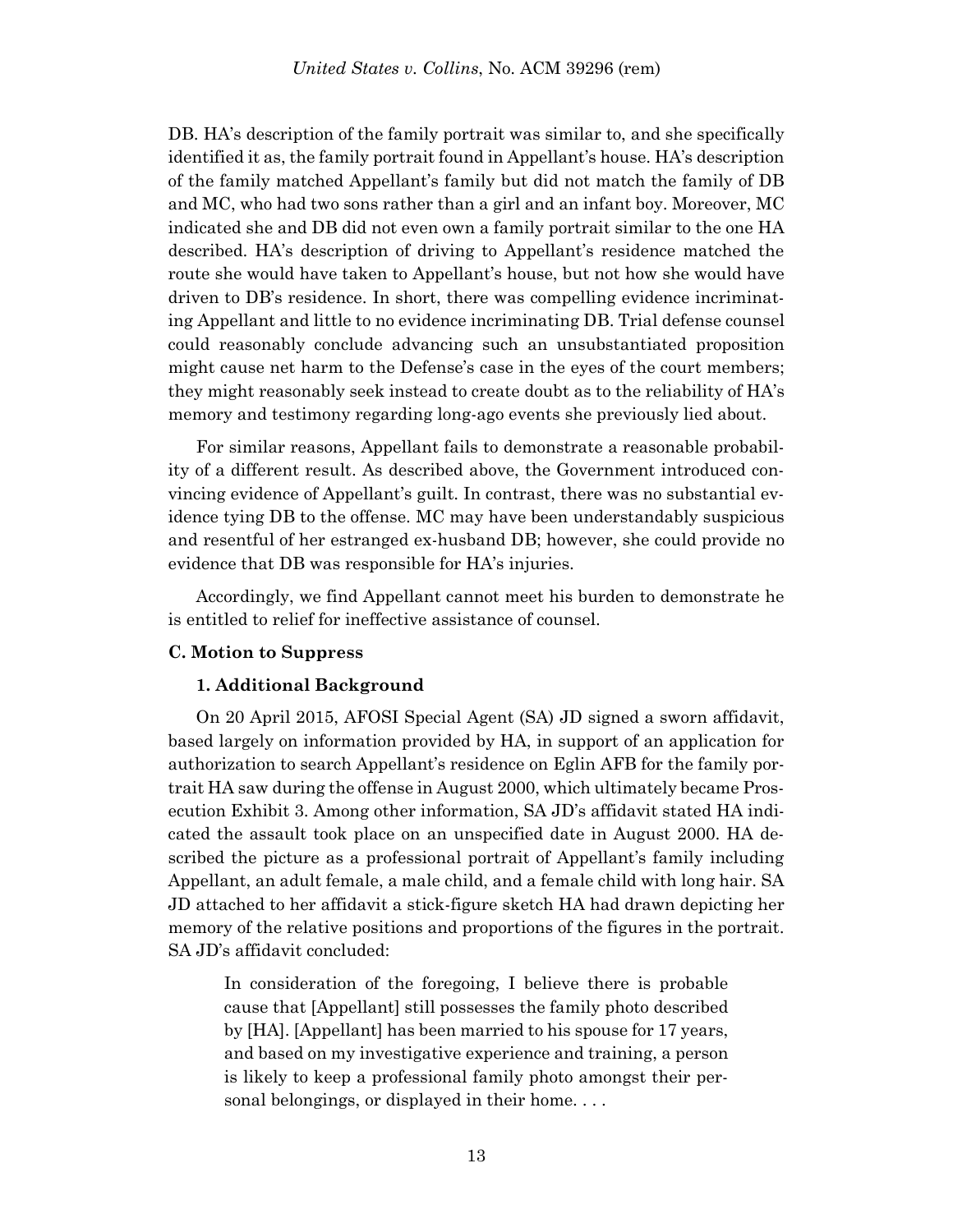The same day, 20 April 2015, the military magistrate issued a written authorization to search Appellant's residence and seize the photo described in the affidavit. AFOSI agents executed the search and seized three family photos from Appellant's house, including Prosecution Exhibit 3. These photos were subsequently shown to HA who identified Prosecution Exhibit 3 as the portrait she had seen on Appellant's living room wall in August 2000.

Before trial, the Defense moved to suppress Prosecution Exhibit 3 and evidence about it on the grounds that, *inter alia*, <sup>10</sup> the information contained in the affidavit was stale after the passing of more than 14 years, and therefore probable cause for the search authorization was lacking. The Government opposed the motion, contending that "[s]taleness is not judged simply by time, but also by the nature of the item sought," and that "professional family portraits – particularly those that include young children – are not the type of item typically discarded by a married couple." The Government further contended that, assuming probable cause was lacking, the military judge should still deny the motion because the AFOSI reasonably relied on the search authorization in good faith, and because suppression of the evidence would not result in appreciable deterrence of future unlawful searches and the benefits of such deterrence would not outweigh the costs to the justice system.

After conducting a hearing, the military judge denied the motion to suppress in an oral ruling she supplemented in writing. Among other considerations, she noted HA had "fixated" on the portrait during the rape; HA was able to describe the individuals depicted in it, including number, age (adult or child), sex, and skin color, and to sketch a crude drawing of it. The military judge further noted there was no evidence HA's TBI in 2006 had resulted in any loss of memory from 2000, and despite discrepancies in "minor details," HA had provided multiple consistent statements regarding Appellant's actions before, during, and after the offense. The military judge further concluded,

[A] professional photograph is the sort of item that would be saved and would move with a family .... [Appellant] has been married to the same person and [is] still in the military. While 14 years is a long time, it is not an unreasonable duration in the context of retaining a family photograph. Furthermore, a family portrait displayed in a home is not of a nature that would compel a criminal to destroy or hide it; it is not contraband.

<sup>&</sup>lt;sup>10</sup> Appellant does not assert the military judge erred with respect to the additional basis for the motion to suppress, and we find it unnecessary to address in this opinion.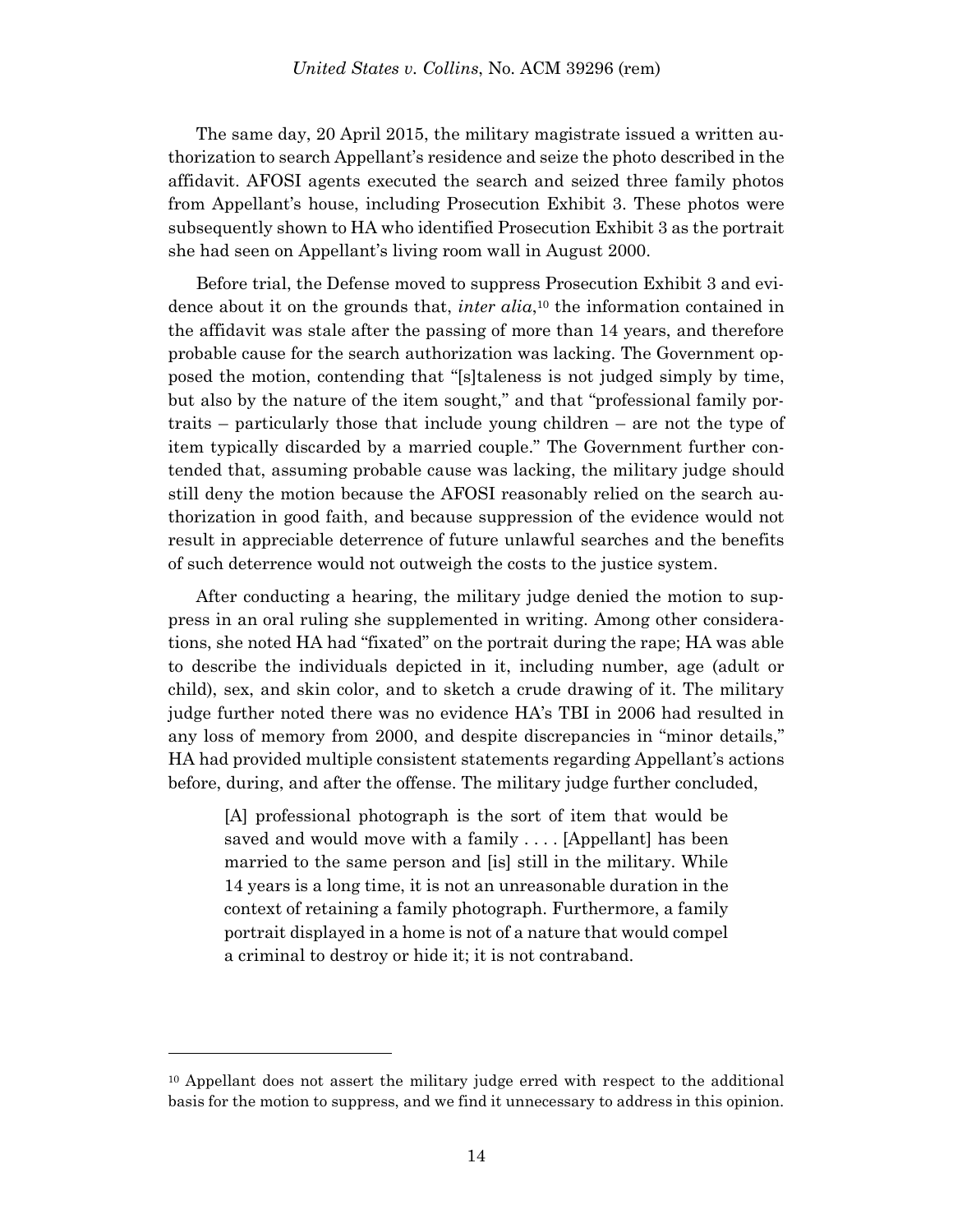The military judge additionally found that "suppression would not result in any great deterrence of future unlawful searches," and that the cost of suppression to the justice system would be "high."

## **2. Law**

We review a military judge's ruling on a motion to suppress for an abuse of discretion, viewing the evidence in the light most favorable to the prevailing party. *United States v. Hernandez*, 81 M.J. 432, 437 (C.A.A.F. 2021) (citations omitted). The military judge's findings of fact are reviewed for clear error, but her conclusions of law are reviewed de novo. *United States v. Keefauver*, 74 M.J. 230, 233 (C.A.A.F. 2015) (citation omitted). "[T]he abuse of discretion standard of review recognizes that a judge has a range of choices and will not be reversed so long as the decision remains within that range." *United States v. Gore*, 60 M.J. 178, 187 (C.A.A.F. 2004) (citation omitted). "A military judge abuses his discretion when his findings of fact are clearly erroneous, when he is incorrect about the applicable law, or when he improperly applies the law." *United States v. Roberts*, 59 M.J. 323, 326 (C.A.A.F. 2004).

"The Fourth Amendment guarantees servicemembers' right to 'be secure in their persons, houses, papers, and effects.'" *Hernandez*, 81 M.J. at 438 (quoting U.S. CONST. amend. IV). "Consistent with the Fourth Amendment, [Mil. R. Evid.]  $315(f)(1)$  mandates that all search authorizations must be based on probable cause." *Id*. "Probable cause to search exists when there is a reasonable belief that the . . . property[ ] or evidence sought is located in the place . . . to be searched." Mil. R. Evid.  $315(f)(2)$ .

"Timeliness informs probable cause." *United States v. Macomber*, 67 M.J. 214, 220 (C.A.A.F. 2009) (citing *United States v. Lopez*, 35 M.J. 35, 38 (C.M.A. 1992)). "Whether too long a period has elapsed from the time the facts are obtained until the search is authorized depends on many factors." *Lopez*, 35 M.J. at 38. Such factors "may include, but are not limited to, the location to be searched, the type of crime involved, the nature of the articles to be seized, and how long the crime has been continuing." *Macomber*, 67 M.J. at 220 (citing *Lopez*, 35 M.J. at 38).

"Reasonable minds frequently may differ on the question whether a particular affidavit establishes probable cause, and we have thus concluded that the preference for warrants is most appropriately effectuated by according great deference to a magistrate's determination." *United States v. Leon*, 468 U.S. 897, 914 (1984) (citations and internal quotation marks omitted). "A military judge reviews a magistrate's decision to issue a search authorization to determine whether the magistrate had a substantial basis for concluding that probable cause existed." *United States v. Rogers*, 67 M.J. 162, 164–65 (C.A.A.F.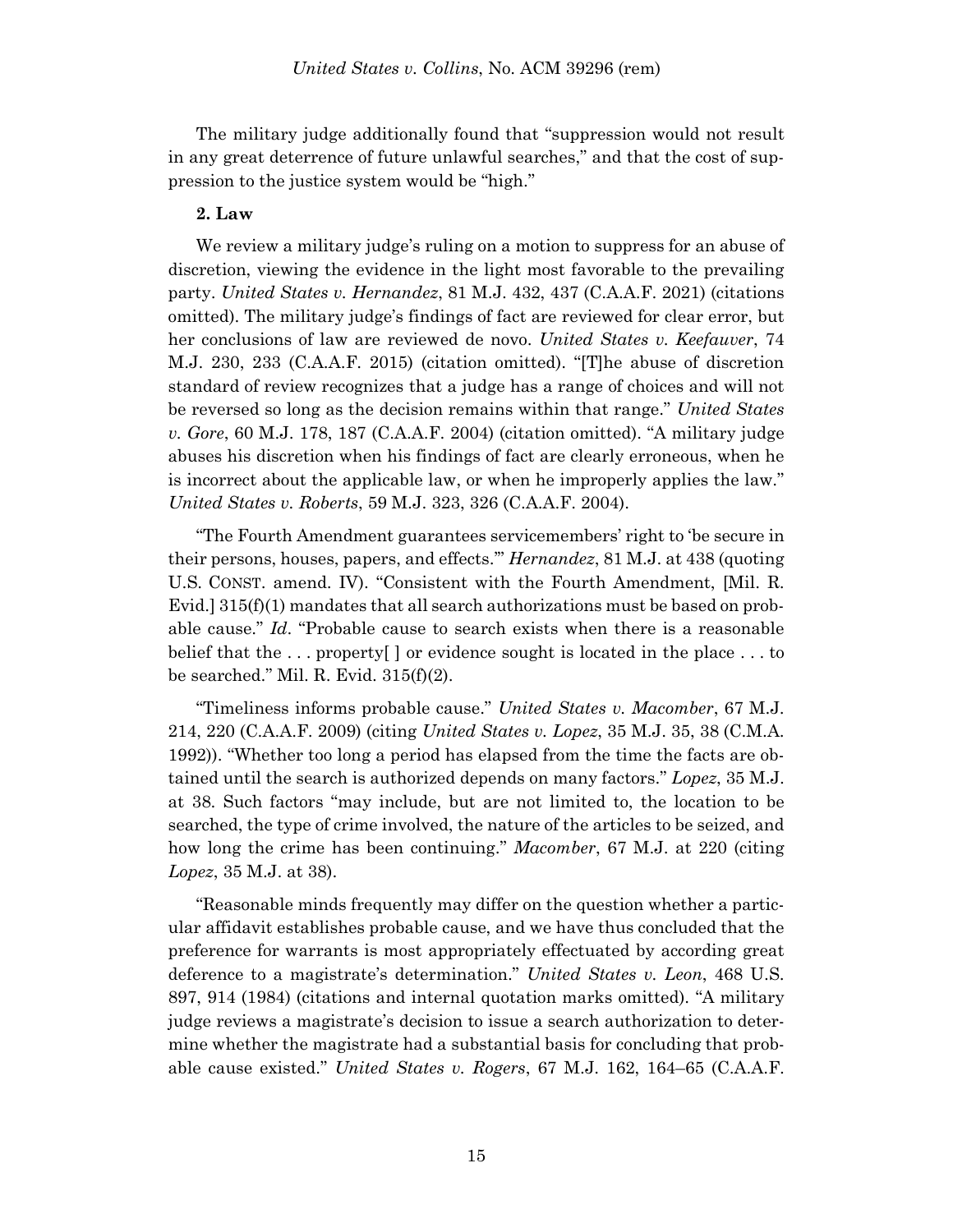2009) (citation omitted). "A magistrate has a substantial basis to issue a warrant when, based on the totality of the circumstances, a common-sense judgment would lead to the conclusion that there is a fair probability that evidence of a crime will be found at the identified location." *Id*. at 165 (citing *Illinois v. Gates*, 462 U.S. 213, 238 (1983); *United States v. Leedy*, 65 M.J. 208, 213 (C.A.A.F. 2007)). "Close calls will be resolved in favor of sustaining the magistrate's decision." *United States v. Monroe*, 52 M.J. 326, 331 (C.A.A.F. 2000) (quoting *United States v. Maxwell*, 45 M.J. 406, 423 (C.A.A.F. 1996)).

Mil. R. Evid. 311(a) provides:

Evidence obtained as a result of an unlawful search or seizure made by a person acting in a governmental capacity is inadmissible against the accused if: (1) the accused makes a timely motion to suppress  $\dots$ ; (2) the accused had a reasonable expectation of privacy in the person, place, or property searched . . . ; and (3) exclusion of the evidence results in appreciable deterrence of future unlawful searches or seizures and the benefits of such deterrence outweigh the costs to the justice system.

#### **3. Analysis**

On appeal, Appellant contends the military judged erred when she found probable cause existed for the 20 April 2015 search authorization. We disagree. Viewing the evidence in the light most favorable to the Government, we conclude the military judge did not abuse her discretion in finding the information presented to the military magistrate was not "stale" and therefore, by implication, a substantial basis existed for the military magistrate to find probable cause for the search. *See Rogers*, 67 M.J. at 164–65.

We agree with the military judge that there is no bright-line rule for determining the staleness of probable cause. Timeliness informs probable cause, but it is only one factor to be considered. In this case, the nature of the article sought—a professionally created family portrait Appellant had displayed on his living room wall—was of greater importance. Finding probable cause "merely requires that a person 'of reasonable caution' could believe that the search may reveal evidence of a crime; '*it does not demand any showing that such a belief be correct or more likely true than false*.'" *Hernandez*, 81 M.J. at 438 (internal quotation marks omitted) (quoting *United States v. Bethea*, 61 M.J. 184, 187 (C.A.A.F. 2005)). At the time of the search, Appellant and CC were still married and living together. As the military judge noted, the family portrait was neither consumable, contraband, nor apparent evidence of a crime. On the contrary, it was the type of item a family was likely to retain from move to move over many years. The military magistrate could reasonably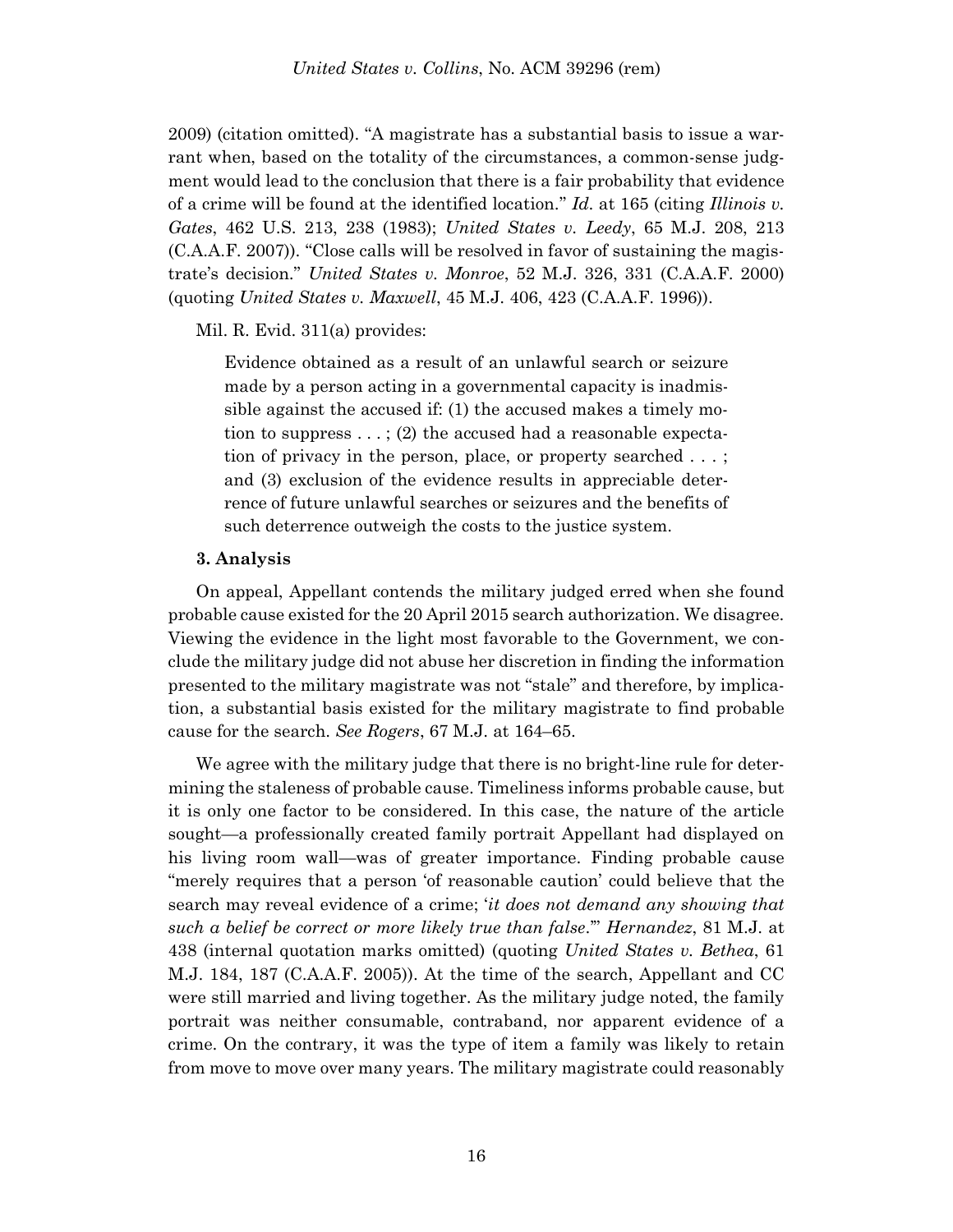have believed that the agents were likely to find it when they searched Appellant's residence in April 2015.

Appellant relies on *United States v. Nieto*, 76 M.J. 101, 106 (C.A.A.F. 2017), to argue SA JD's affidavit was insufficient to supply probable cause. In *Nieto*, an Army Criminal Investigation Division agent seeking a search authorization for a phone and laptop computer cited his experience as an agent as to how individuals use portable digital media devices and store recordings of sexual acts. *Id*. at 105. In finding the search authorization lacked probable cause, the CAAF stated,

[A] law enforcement officer's generalized profile about how people normally act in certain circumstances does not, standing alone, provide a substantial basis to find probable cause to search and seize an item in a particular case; there must be some additional showing that the accused fit that profile or that the accused engaged in such conduct.

*Id*. at 106 (citing *Macomber*, 67 M.J. at 220). Appellant contends that, as in *Nieto*, in the instant case there was no particularized showing that he fit the profile of how SA JD asserted, based on her "investigative experience and training," individuals tended to retain professional family photos.

Appellant's reliance on *Nieto* is unpersuasive. Whether probable cause exists is a multi-factored question, and the CAAF did not purport to hold that knowledge derived from an agent's expertise is essential to support such a determination.<sup>11</sup> Even if SA JD's reference to her experience and training is afforded little or no weight, the magistrate was free to apply his own experience and knowledge of the ways of the world to make a "common-sense judgment" as to whether Prosecution Exhibit 3 was likely to be found in Appellant's residence in April 2015. The military judge did not cite SA JD's experience and training in her analysis, and we do not rely on it either. For the reasons stated above, we find the military magistrate had a substantial basis to find probable cause existed regardless of SA JD's reference to her own training and experience.

Assuming *arguendo* the military magistrate lacked a substantial basis to find probable cause, we additionally agree with the military judge that suppression of Prosecution Exhibit 3 and derivative evidence was not warranted. SA JD evidently relied in good faith upon a facially valid search authorization

<sup>11</sup> We note the CAAF determination that the agent's "generalized profile about how servicemembers 'normally' store images" was "of little value" was largely based on its finding that his assertions were "technologically outdated" in the age of "smart phones." *Nieto*, 76 M.J. at 107.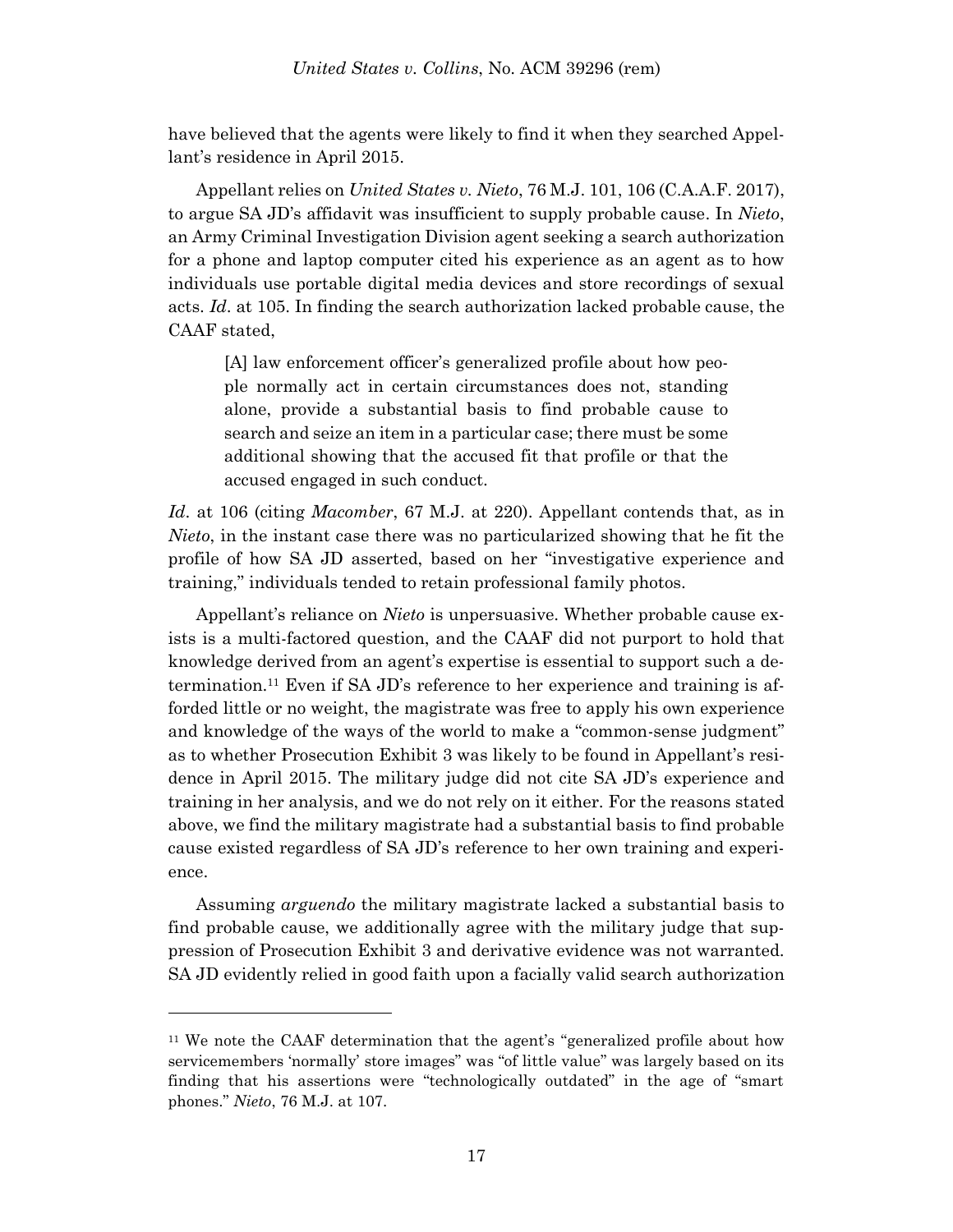issued by a proper authority. Moreover, we find no indication any error was the result of "recurring or systemic negligence." *Herring v. United States*, 555 U.S. 135, 144 (2009). The deterrent value with regard to future unlawful searches would not outweigh the cost to the justice system by withholding highly relevant, material evidence from the trier of fact, impairing the truthfinding function of the court-martial and trust in the reliability of the military justice system. *See* R.C.M. 311(a)(3).

## **D. Remote Testimony**

l

#### **1. Additional Background**

During its case-in-chief, the Government presented the testimony of Dr. AF, the psychologist to whom HA made a restricted sexual assault report at Malmstrom AFB in 2011, by remote means, specifically via Skype, a commercial videoteleconferencing system. The Defense did not object to this procedure at any point, and the military judge did not make any inquiries or findings regarding the necessity or propriety of Dr. AF's testimony by remote means.

Dr. AF testified she had a meeting with HA at the Malmstrom AFB mental health clinic on 1 April 2011. Although Dr. AF could not recall the details of what HA said during their meeting, without objection she read from the notes she had made as past recollection recorded. Dr. AF testified HA told her HA had been sexually assaulted by an instructor when HA was in the National Guard between 2000 and 2003.<sup>12</sup> HA told Dr. AF she had gone to the emergency room and been involved in an investigation by the AFOSI. HA brought a picture of her graduation from the training that showed the black eye she had received during the assault. Dr. AF told HA that she would be referred to the SARC; HA told Dr. AF that she understood this, but "she did not want to be involved." At one point near the beginning of Dr. AF's testimony the military judge commented that the members could not hear Dr. AF, which evidently led trial counsel to adjust the volume and the bailiff to turn off a fan in the courtroom. At another point the military judge indicated the Skype connection was temporarily lost, but it was soon restored. The record does not indicate any gaps in the record of Dr. AF's testimony.

During her instructions on findings, the military judge advised the court members, "Dr. [AF] testified via Skype. When evaluating this witness's overall testimony you can consider the fact that you were unable to observe this witness's demeanor in court." The Defense did not object to this instruction.

 $12$  Dr. AF's notes indicated the assault occurred while HA was in training at Lackland AFB, Texas, rather than Sheppard AFB.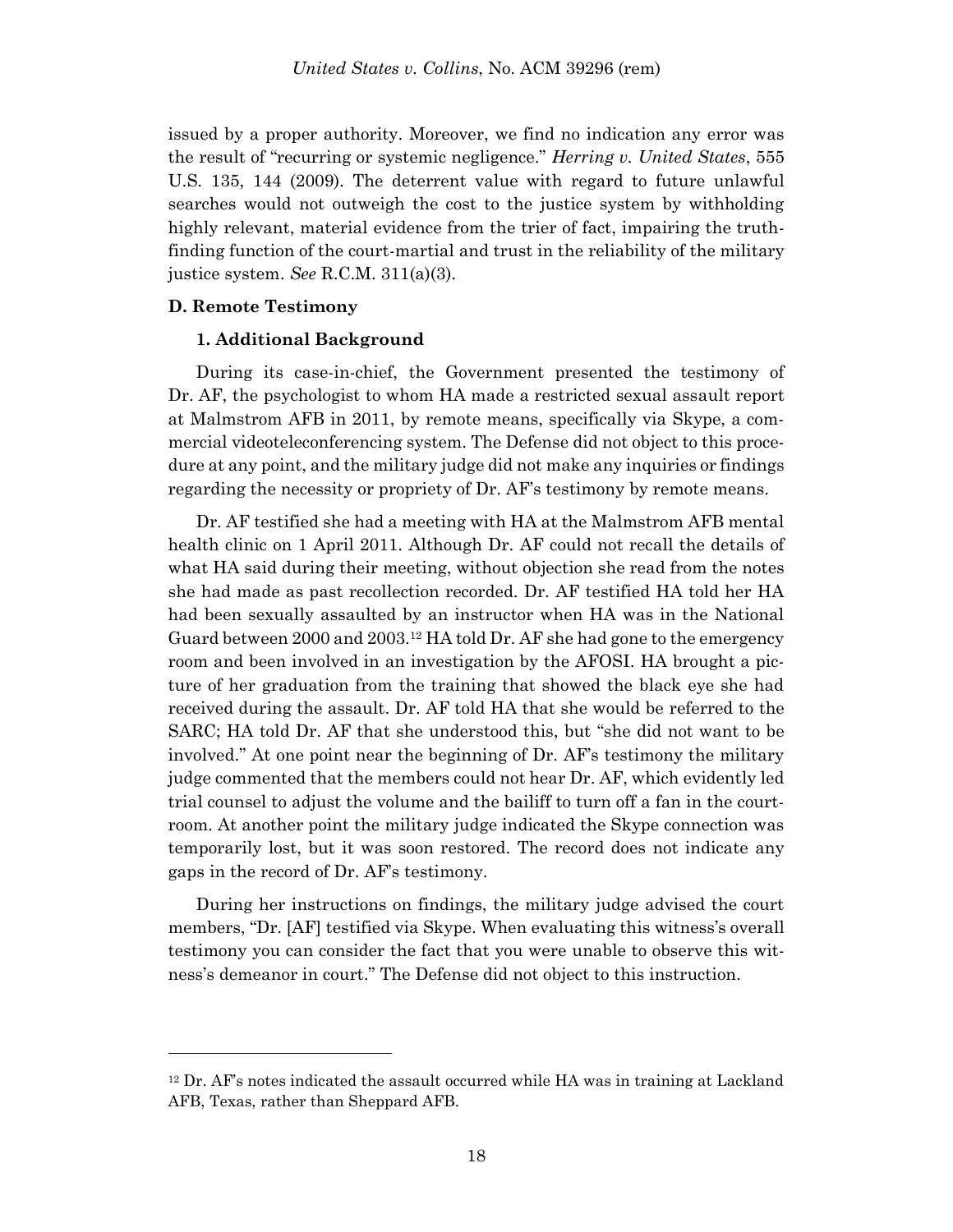## **2. Law**

We review a military judge's exercise of control over court-martial proceedings and the interrogation of witnesses for an abuse of discretion. *United States v. Brown*, 72 M.J. 359, 362 (C.A.A.F. 2013) (citations omitted). A party's failure to timely assert a right is forfeiture, which we review for plain error. *United States v. Ahern*, 76 M.J. 194, 197 (C.A.A.F. 2017) (citing *United States v. Gladue*, 67 M.J. 311, 313 (C.A.A.F. 2009)). In a plain error analysis, the appellant "has the burden of demonstrating that: (1) there was error; (2) the error was plain or obvious; and (3) the error materially prejudiced a substantial right of the accused." *United States v. Girouard*, 70 M.J. 5, 11 (C.A.A.F. 2011) (citation omitted).

"In all criminal prosecutions, the accused shall enjoy the right . . . to be confronted with the witnesses against him." U.S. CONST. amend. VI. However, the Constitution does not require "an actual face-to-face encounter at trial in *every* instance in which testimony is admitted against a defendant." *Maryland v. Craig*, 497 U.S. 836, 847 (1990). The preference for face-to-face confrontation "must occasionally give way to considerations of public policy and the necessities of the case." *Id*. at 849 (internal quotation marks and citation omitted). "[A] defendant's right to confront accusatory witnesses may be satisfied absent a physical, face-to-face confrontation at trial only where denial of such confrontation is necessary to further an important public policy and only where the reliability of the testimony is otherwise assured." *Id*. at 850 (citations omitted).

Rule for Courts-Martial 914b(a) provides: "The military judge shall determine the procedures used to take testimony via remote means. At a minimum, all parties shall be able to hear each other, those in attendance at the remote site shall be identified, and the accused shall be permitted private, contemporaneous communication with his counsel." "'Remote means' includes, but is not limited to, testimony by videoteleconference, closed circuit television, telephone, or similar technology." R.C.M. 914B(b).

#### **3. Analysis**

l

Appellant contends the military judge plainly erred by permitting Dr. AF to testify by remote means without making findings regarding necessity and reliability.<sup>13</sup> Reviewing for an abuse of discretion, we do not find the military judge plainly or obviously erred.

<sup>&</sup>lt;sup>13</sup> The Government asserts Appellant waived this issue, pointing to a vague reference by trial counsel earlier in the proceedings to the existence of a stipulation of expected testimony of Dr. AF. The Government reasons that when Appellant agreed to such a stipulation, he abandoned his right to confront Dr. AF. However, no such stipulation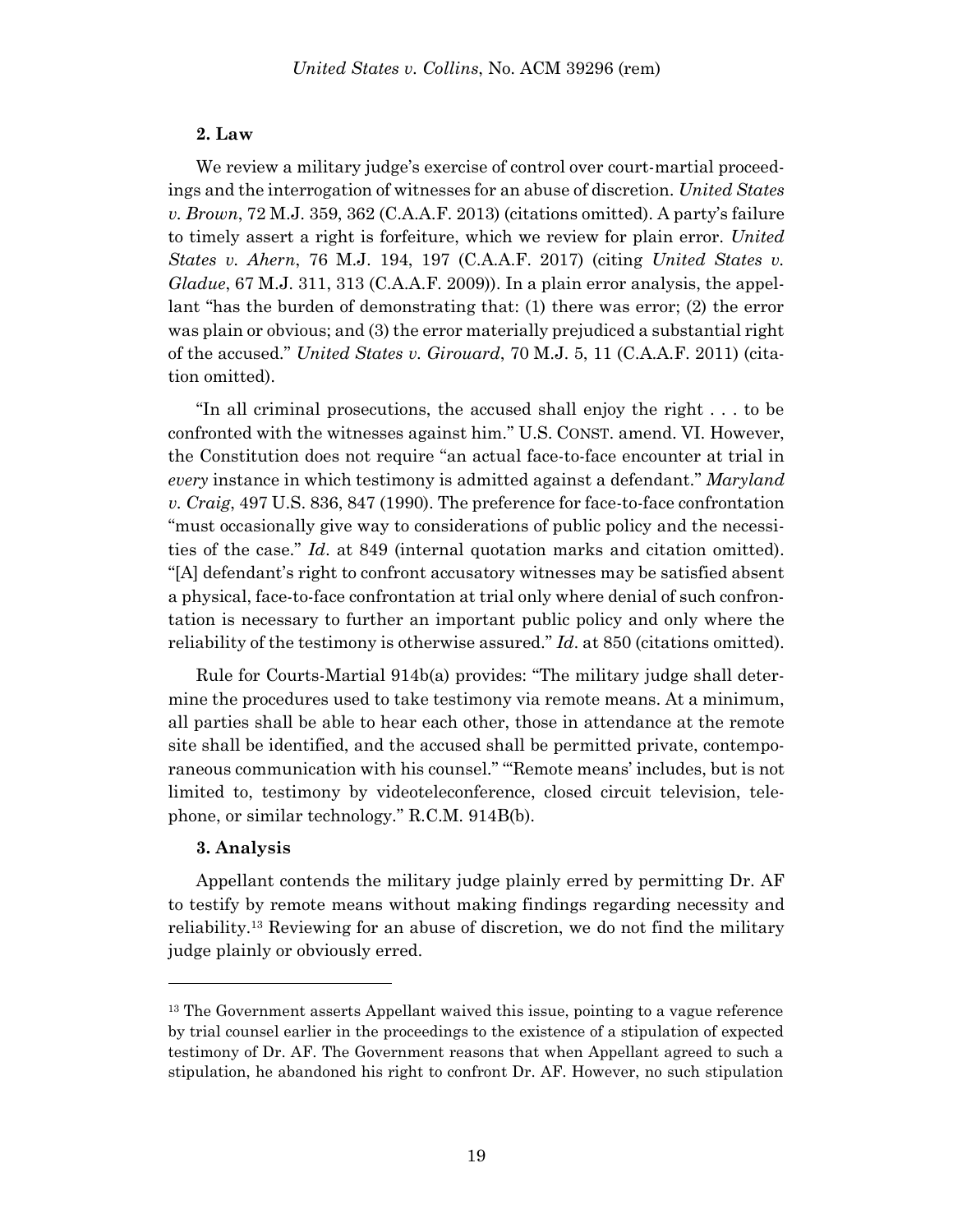Under *Craig*, the Sixth Amendment establishes a preference for face-toface testimony, but Appellant's right to in-person confrontation was not absolute. More to the point, although Appellant had confrontation *rights* under the Sixth Amendment, neither the Constitution nor any other law required him to exercise or enforce those rights. Defendants frequently decline to enforce such rights when, for example, they agree to stipulations of expected testimony, as Appellant himself did with regard to two other prosecution witnesses in this case. *See* R.C.M. 811. It is true that with respect to a stipulation, R.C.M. 811(c) requires the military judge to "be satisfied that the parties consent to its admission." However, Dr. AF's remote testimony, which permitted the court members to see and hear her as she testified, and which enabled cross-examination and questions by the court members, was much closer to in-court witness testimony than is the recitation of a stipulation of expected testimony. R.C.M. 914B(a) places responsibility on the military judge to ensure remote testimony is given under conditions that allow the participants to hear each other, that anyone present on Dr. AF's end was accounted for, and that Appellant could contemporaneously communicate with his counsel. However, R.C.M. 914B(b) does not require the military judge to make any specific findings before permitting remote testimony.

As the Government notes, in every federal civilian court decision Appellant cites the defendant objected to the absence of face-to-face confrontation at trial.<sup>14</sup> If Appellant wanted face-to-face confrontation with Dr. AF, the Defense could have objected to her testifying via Skype. The Defense did not object, and the military judge did not plainly err by failing to *sua sponte* question the Defense about this decision or make any other specific findings before allowing the testimony to proceed. Accordingly, no relief is warranted.

## **III. CONCLUSION**

The approved findings and sentence are correct in law and fact, and no error materially prejudicial to the substantial rights of Appellant occurred. Articles 59(a) and 66(c), UCMJ, 10 U.S.C. §§ 859(a), 866(c).

was actually introduced, and Dr. AF testified live (albeit remotely) as described above. Whether the Defense contemplated agreeing to a stipulation at some earlier point in time is inapposite. We do not find the record supports a conclusion Appellant intentionally relinquished or abandoned a known right to object to Dr. AF testifying by remote means; rather, he simply did not assert it. *See Ahern*, 76 M.J. at 197.

<sup>14</sup> *See United States v. Quarterman*, 508 F.3d 306, 313 (5th Cir. 2007); *United States v. Yates*, 438 F.3d 1307, 1310 (11th Cir. 2006); *United States v. Boudreaux*, 400 F.3d 548, 552 (8th Cir. 2005); *United States v. Gigante*, 166 F.3d 75, 79 (2d Cir. 1999).